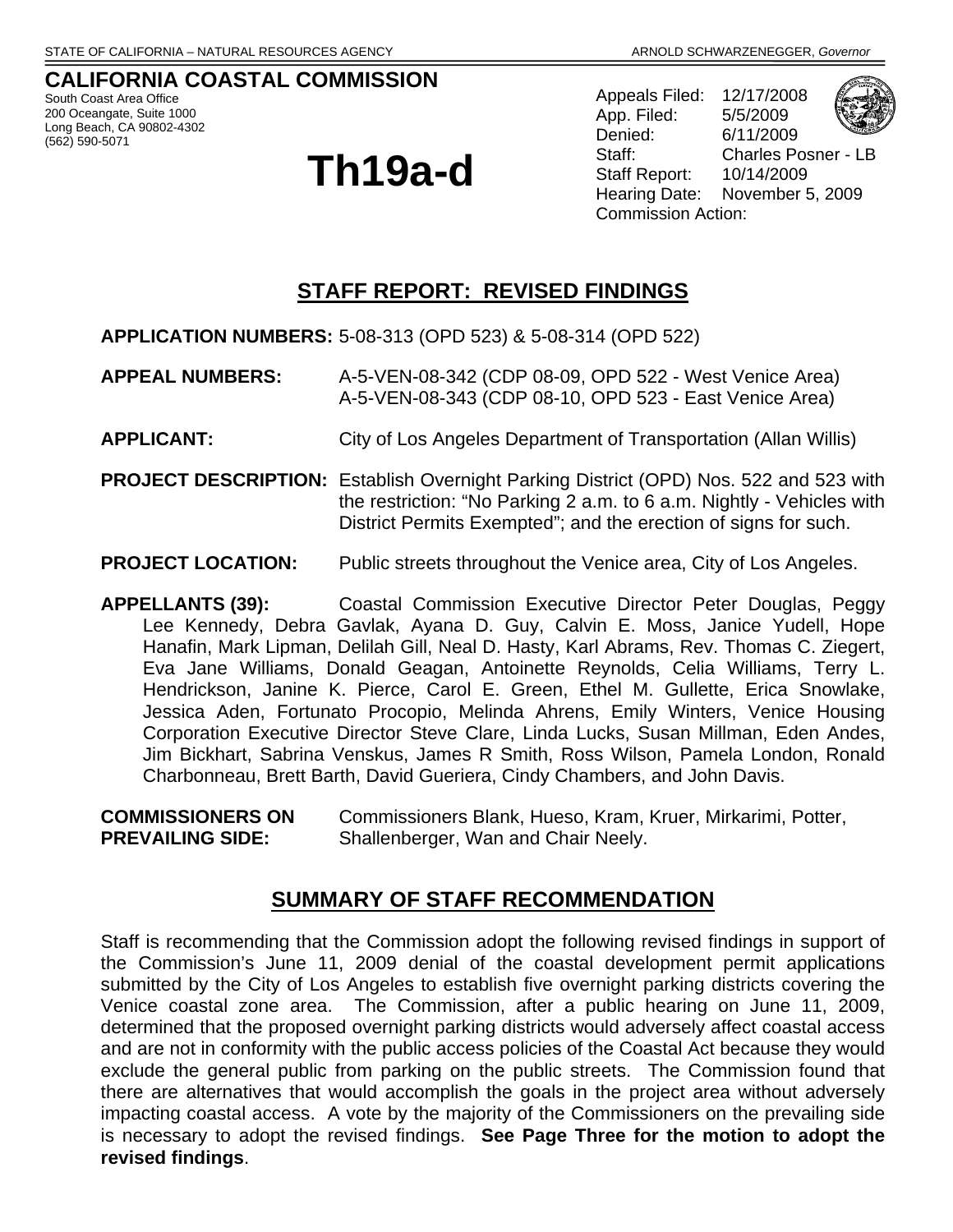### **SUBSTANTIVE FILE DOCUMENTS:**

- 1. City of Los Angeles certified Land Use Plan for Venice, 6/14/2001.
- 2. City of Los Angeles Local Coastal Development Permit No. 08-09 (OPD 522).
- 3. City of Los Angeles Local Coastal Development Permit No. 08-10 (OPD 523).
- 4. Coastal Commission Staff Report for Appeal Nos. A-5-VEN-08-340, A-5-VEN-08-341, A-5-VEN-08-342, A-5-VEN-08-343 & A-5-VEN-08-344 (Substantial Issue), 1/15/2009.
- 5. Coastal Development Permit Applications A-5-VEN-08-340, A-5-VEN-08-341 and A-5- VEN-08-344.

### **STAFF NOTE - DUAL PERMIT JURISDICTION:**

Pursuant to Coastal Act Section 30600(b), any development which receives a local coastal development permit from the City must also obtain a second (or "dual") coastal development permit from the Coastal Commission if the development is within the areas specified in Section 30601 (e.g., within three hundred feet of the beach or sea). The areas specified in Section 30601 are known in the City of Los Angeles permit program as the *Dual Permit Jurisdiction* area. For projects located inland of the areas identified in Section 30601 (i.e., projects in the *Single Permit Jurisdiction*), the City of Los Angeles local coastal development permit is the only coastal development permit required. The local coastal development permits in both the single and dual jurisdiction areas are appealable to the Commission.

Because OPD 522 (Exhibit #2) and OPD 523 (Exhibit #3) are partially located in the City's and Commission's "Dual Permit Jurisdiction" area, the City has submitted separate "dual" coastal development permit applications to the Commission (Coastal Development Permit Applications 5-08-313 and 5-08-314). The public hearings for the "dual" applications (5-08-313 and 5-08- 314) and the de novo reviews of the appeals of the local coastal development permits (Appeal Nos. A-5-VEN-08-342 and A-5-VEN-08-343) will be combined.

### **STAFF NOTE - DEVELOPMENT:**

The definition of "development" as set forth in Section 30106 of the Coastal Act includes: "change in the intensity of use of water, or access thereto…" The proposed development (overnight parking districts) would adversely affect access to the water because the primary parking supply that supports coastal access (the public streets) would be unavailable for use by the general public when it is being reserved exclusively for local residents.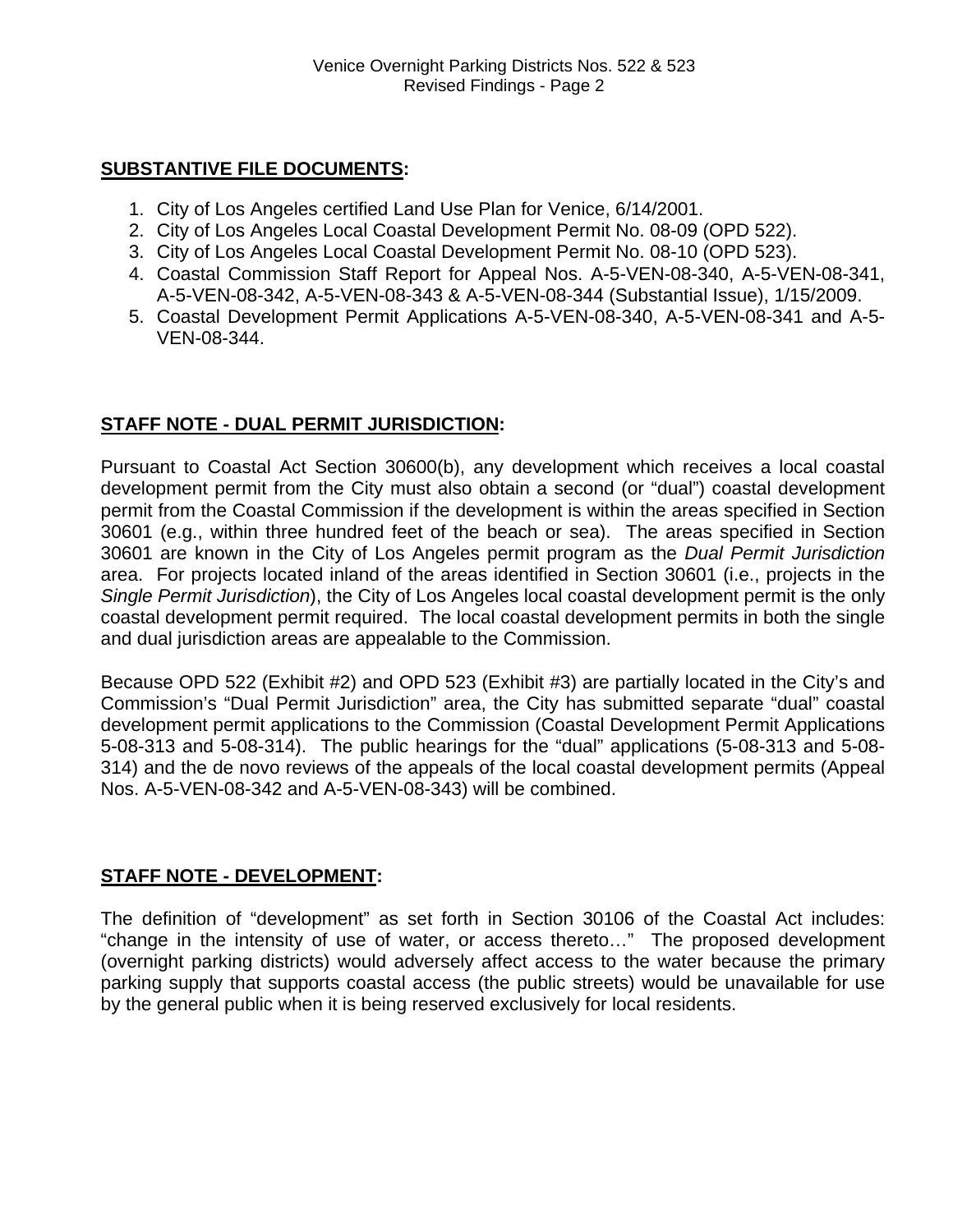### **STAFF RECOMMENDATION:**

The staff recommends that the Commission adopt the following resolution to **adopt the revised findings** in support of the Commission's June 11, 2009 action to deny Coastal Development Permit Applications 5-08-313, 5-08-314, A-5-VEN-08-342 and A-5-VEN-08-343.

Staff recommends a **YES** vote on each of the following motions:

- **MOTION I:** *"I move that the Commission adopt the revised findings proposed by staff in support of the Commission's action on June 11, 2009 denying Coastal Development Permit Application 5-08-313."*
- **MOTION II:** *"I move that the Commission adopt the revised findings proposed by staff in support of the Commission's action on June 11, 2009 denying Coastal Development Permit Application 5-08-314."*
- **MOTION III:***"I move that the Commission adopt the revised findings proposed by staff in support of the Commission's action on June 11, 2009 denying Coastal Development Permit Application A-5-VEN-08-342."*
- **MOTION IV:***"I move that the Commission adopt the revised findings proposed by staff in support of the Commission's action on June 11, 2009 denying Coastal Development Permit Application A-5-VEN-08-343."*

The staff recommends a **YES** vote on each motion. Passage of the motions will result in the adoption of revised findings as set forth in this staff report or as modified by staff prior to the hearing. The motions require a majority vote of the members from the prevailing side present at the November 5, 2009 hearing, with at least three of the prevailing members voting. The nine Commissioners on the prevailing side are:

### **Commissioners Blank, Hueso, Kram, Kruer, Mirkarimi, Potter, Shallenberger, Wan and Chair Neely.**

Only those Commissioners on the prevailing side of the Commission's action are eligible to vote on the revised findings.

### **I. Resolution to Adopt Revised Findings**

The Commission hereby adopts the findings set forth below for the denial of Coastal Development Permit Applications 5-08-313, 5-08-314, A-5-VEN-08-342 and A-5- VEN-08-343 on the ground that the findings support the Commission's decision made on June 11, 2009 and accurately reflect the reasons for it.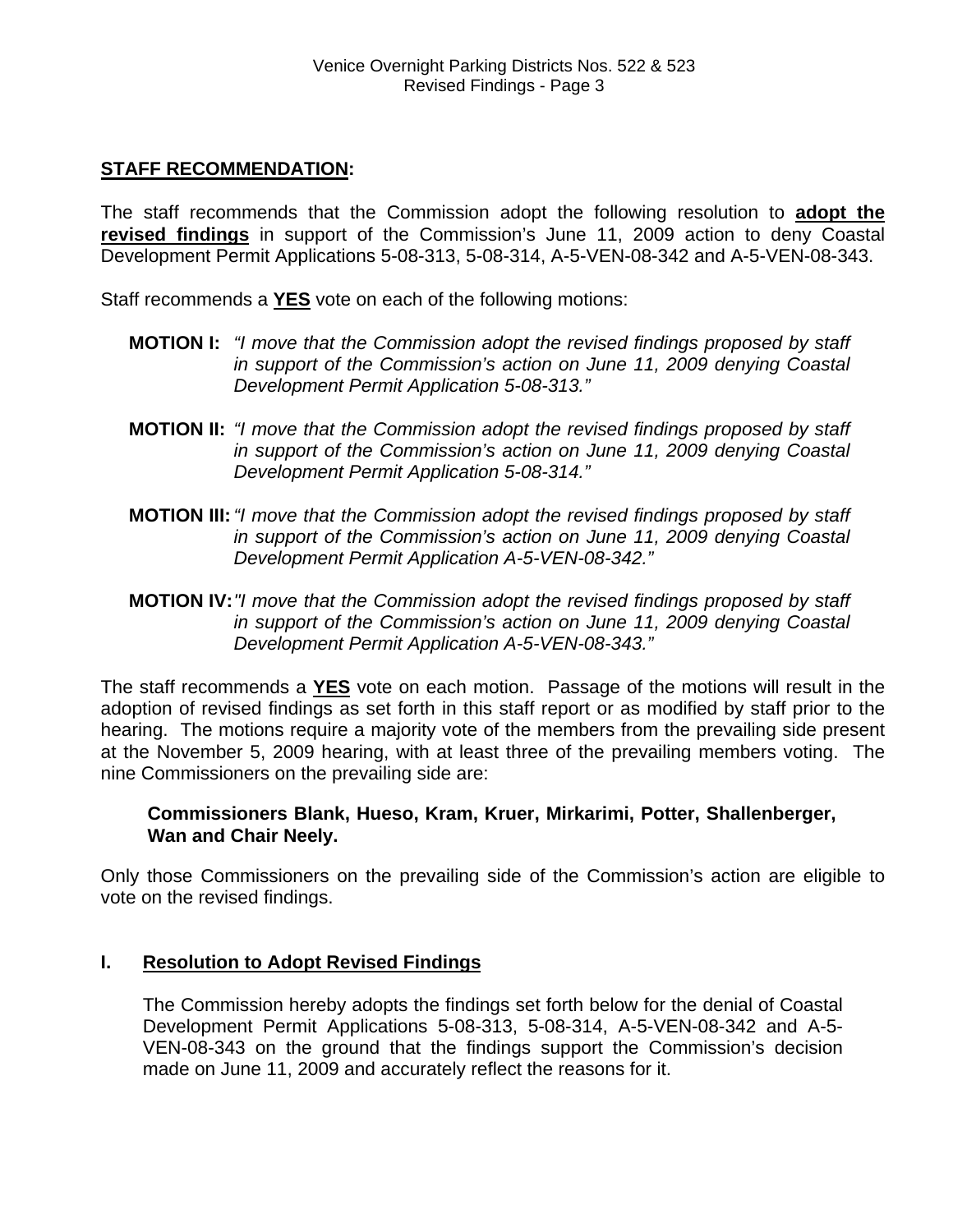### **II. Special Conditions (from the rejected staff recommendation)**

#### 1. Open On-Street Parking to the Public at 5 a.m.

Within Overnight Parking District Nos. 522 and 523, the City shall not require a permit for a member of the general public to park a vehicle within a legal parking zone on the public right-of-way between the hours of 5 a.m. and 2 a.m. the following day. To this end, the City shall change the parking restriction within Overnight Parking District Nos. 522 and 523 to: "No Parking 2 a.m. to **5 a.m**. - Vehicles with District Permits Exempted."

#### 2. Approved Development

Coastal Development Permits 5-08-313, 5-08-314, A-5-VEN-08-342 and A-5-VEN-08-342 approve the establishment of Overnight Parking District Nos. 522 and 523 with the following restriction: "No Parking 2 a.m. to 5 a.m. - Vehicles with District Permits Exempted". All development must occur in strict compliance with the special conditions and the final plans approved by the Executive Director. Any deviation from the approved Overnight Permit Parking Program (e.g., change in hours or district boundaries, or deviation from the operation of Public Parking Lot Nos. 740, 761 or 731 as described in **Exhibit #5 of the Staff Report dated May 21, 2009**) shall be submitted for review by the Executive Director to determine whether another amendment to this coastal development permit is necessary pursuant to the requirements of the Coastal Act and the California Code of Regulations. If the Executive Director determines that an amendment is necessary, no changes shall be made until a permit amendment is approved by the Commission and issued by the Executive Director.

#### 3. Operation of Public Parking Lot Nos. 740, 761 and 731

- Public Parking Lot Nos. 740, 761 and 731 shall remain open and available 24 hours a day for public parking as described in **Exhibit #5 of the Staff Report dated May 21, 2009**. The permittee shall post signs in each parking lot (at the entrance and exit of the parking lot and within the parking lot) which clearly announce:
- a) The availability of four hours of pre-paid parking for all visitors (at least until 9 a.m. when the daily flat rate must be paid in Lot Nos. 740 and 731);
- b) No nighttime parking for more than four hours;
- c) The parking fee rates.

The signs shall be posted in the parking lots prior to, or concurrent with, the implementation of the approved Overnight Permit Parking Program. The parking lot signs shall be maintained consistent with this condition.

#### 4. Time Limit on Overnight Permit Parking Program

The Commission's approval for the Overnight Permit Parking Program shall expire five years after the date of the Commission's approval, unless the Commission approves a permit amendment to extend the time limit. If the permittee submits a permit amendment request (one application for each Overnight Parking District) before expiration of the time limit, the Executive Director may authorize the program to continue as authorized by this coastal development permit until the Commission can act on the future amendment request. If the Commission does not approve a permit amendment granting an extension of this time limit, the Overnight Permit Parking Program shall be discontinued, and all signs that prohibit parking without a permit shall be removed from the public streets. The application for a permit amendment shall include a parking study which documents the availability of public parking (i.e., vacant parking stalls), or lack thereof, between the hours of 5 a.m. and 6 a.m. within Overnight Parking District Nos. 522 and 523. The parking study area shall include Public Parking Lot Nos. 740, 761 and 731, and all on-street street parking stalls (metered and un-metered) within 500 feet of Ocean Front Walk. The parking stall counts include, at a minimum, three non-consecutive summer weekend days between, but not including, Memorial Day and Labor Day.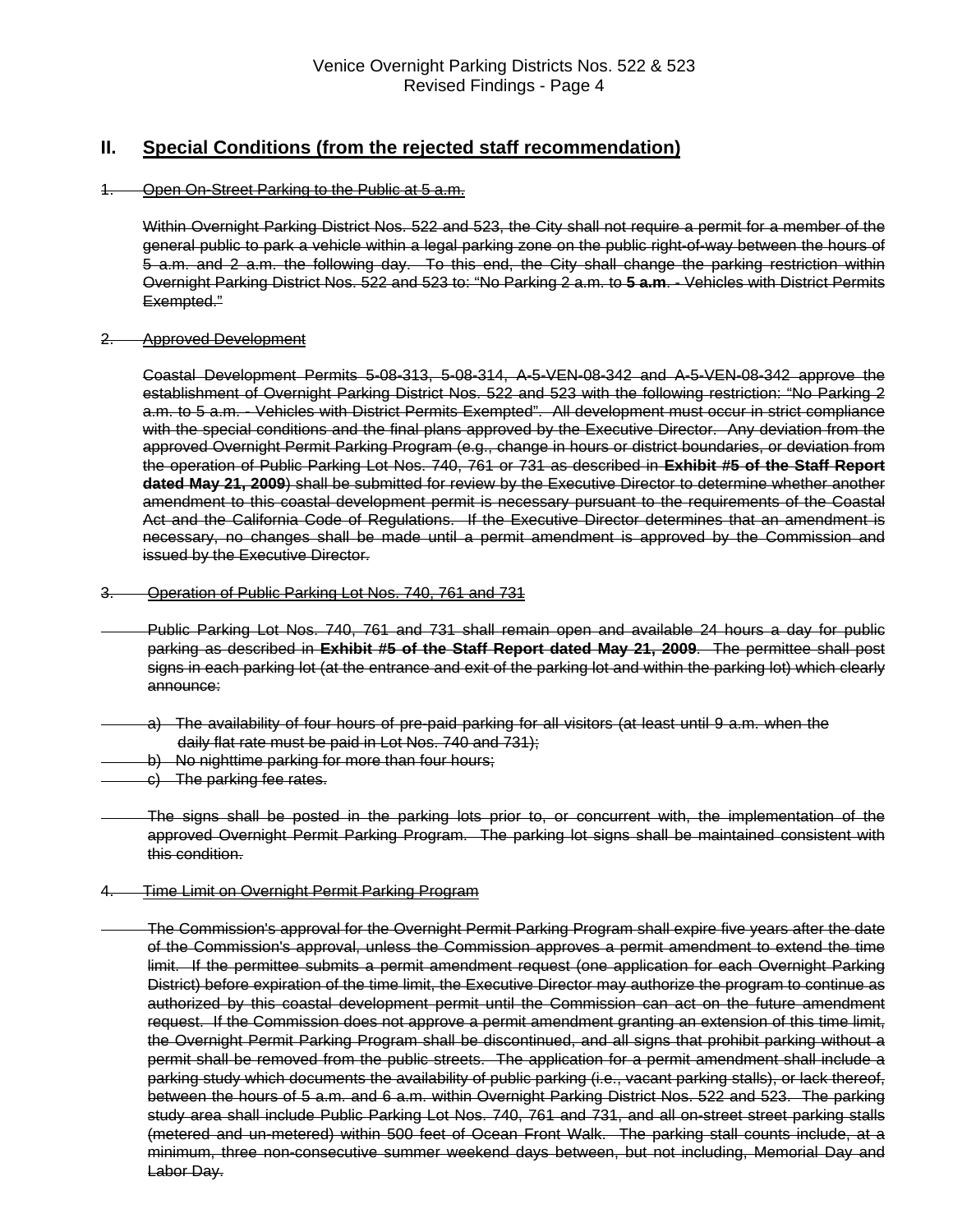### **III. Revised Findings and Declarations**

**Staff Note:** The following revised findings include all of the staff's recommended findings that were set forth in the May 21, 2009 staff report for the Commission's June 11, 2009 hearing. The portions of those findings that are being deleted are crossed-out in the following *revised findings:* deleted findings. The supplemental findings being added in support of the Commission's June 11, 2009 action are identified with underlined text.

The Commission hereby finds and declares:

### **A. Project Description**

The City of Los Angeles proposes to establish five Overnight Parking Districts in the Venice area in order to prohibit nighttime and early morning parking on the public streets by nonresidents (Exhibit #1). This staff report addresses the applications for Parking District Nos. 522 and 523, the districts that cover all of the beachfront neighborhoods north of Venice Pier (Exhibits #2&3).

The City proposes to post signs on the public streets throughout each district with the following restriction: "No Parking 2 a.m. to 6 a.m. Nightly - Vehicles with District No. XXX<sup>[1](#page-4-0)</sup> Permits Exempted." The City, however, states that the parking prohibitions would not be implemented throughout an entire district all at once. Instead, the City would post the signs on a block-byblock basis, upon written request from the 11th District City Council Office (Exhibit #5, p.7). The City has also indicated that the parking prohibitions would be implemented only on blocks where at least two-thirds of the residents sign a petition requesting the permit parking system. Parking permits will not be required to park a vehicle in any off-street public parking lots or in any on-street metered stalls, as these types of public parking spaces will not be subject to the proposed overnight parking prohibition.

The City has amended the proposal in order move the western boundary of Parking District Nos. 522 and 523 from Speedway to Ocean Front Walk (a.k.a., the Venice Boardwalk), so that the residents who live between Ocean Front Walk and Speedway will not be prohibited from parking in the districts formerly limited to the area east of Speedway (Exhibit #5, p.5). Only persons who reside in a residential building within each parking district will be able to purchase a district parking permit which will exempt their vehicle from the proposed overnight parking prohibition in their district. See Exhibit #5 (ps.7&8) for details regarding the City's issuance of the parking permits to the residents of each Overnight Parking District.

### **B. Public Access and Recreation**

Although the appellants raised several issues with regard to the City's proposed permit parking program, including allegations that the proposal violates the right of the general public to use the public rights-of-way and that it discriminates against homeless people who live in vehicles, the Coastal Act issue is public access. $^2$  On February 4, 2009, the Commission determined that the appeals raised a substantial issue with respect to conformity with the public access policies of the Coastal Act because the 2 a.m. to 6 a.m. parking restrictions could adversely

 $\overline{a}$  $1$  XXX = The Parking District No. in which the street is located.

<span id="page-4-1"></span><span id="page-4-0"></span> $2$  The City Council is separately exploring possible locations for overnight parking of recreational vehicles.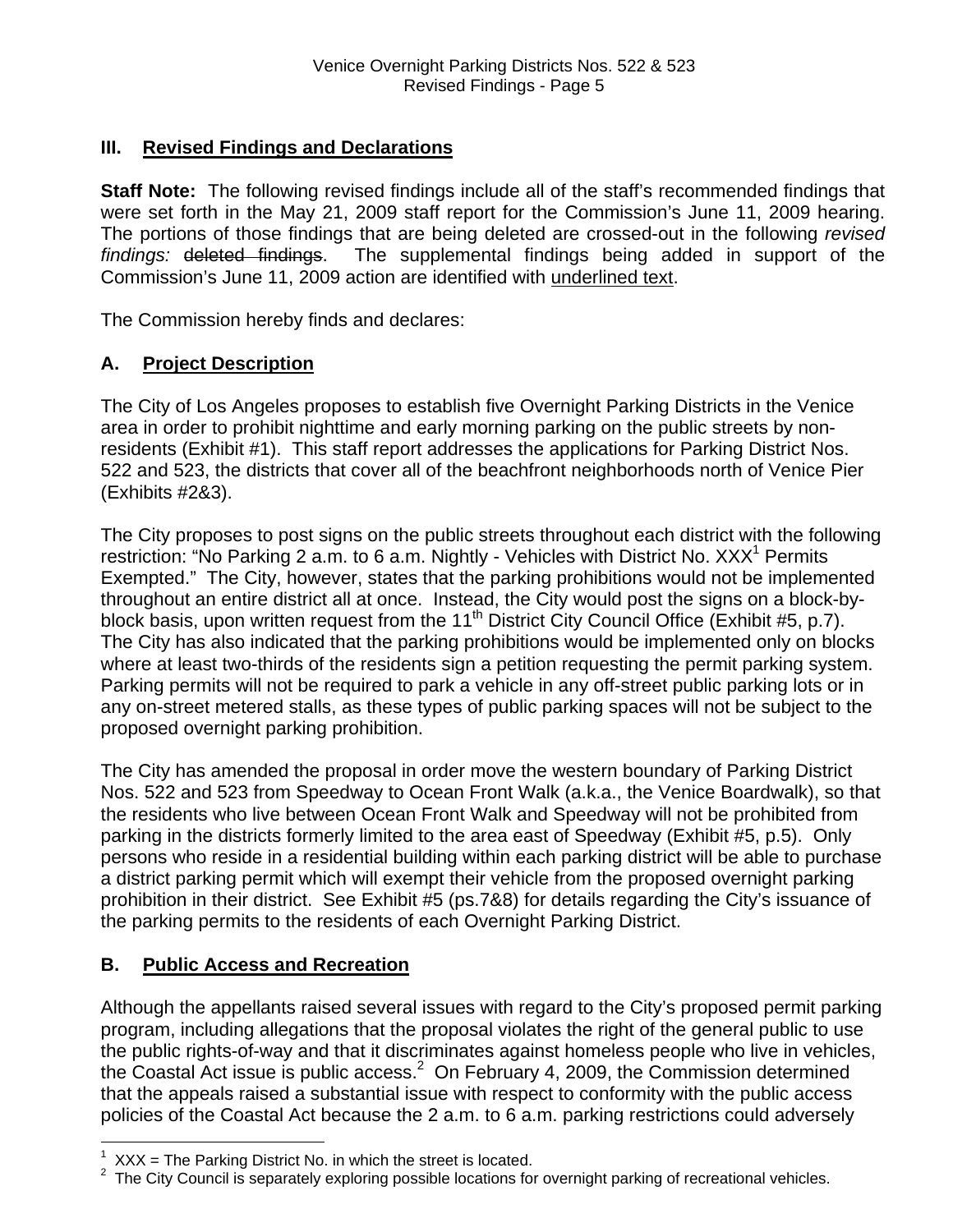affect the public's ability to utilize the public street parking in the early morning hours that supports access to the beach and other coastal recreation areas (for surfing, swimming, walking, bicycling, skating, fishing, exercising, etc.).

Coastal Act Sections 30210, 30211, 30212.5, 30213, 30214, 30220, 30221, 30223 and 30224 protect public recreation and public access.

**Section 30210** In carrying out the requirement of Section 4 of Article X of the California Constitution, maximum access, which shall be conspicuously posted, and recreational opportunities shall be provided for all the people consistent with public safety needs and the need to protect public rights, rights of private property owners, and natural resource areas from overuse. (Amended by Ch. 1075, Stats. 1978.)

**Section 30211** Development shall not interfere with the public's right of access to the sea where acquired through use or legislative authorization, including, but not limited to, the use of dry sand and rocky coastal beaches to the first line of terrestrial vegetation.

**Section 30212.5** Wherever appropriate and feasible, public facilities, including parking areas or facilities, shall be distributed throughout an area so as to mitigate against the impacts, social and otherwise, of overcrowding or overuse by the public of any single area.

**Section 30213** Lower cost visitor and recreational facilities shall be protected, encouraged, and, where feasible, provided. Developments providing public recreational opportunities are preferred. The commission shall not: (1) require that overnight room rentals be fixed at an amount certain for any privately owned and operated hotel, motel, or other similar visitor-serving facility located on either public or private lands; or (2) establish or approve any method for the identification of low or moderate income persons for the purpose of determining eligibility for overnight room rentals in any such facilities.

**Section 30214** (a) The public access policies of this article shall be implemented in a manner that takes into account the need to regulate the time, place, and manner of public access depending on the facts and circumstances in each case including, but not limited to, the following:

(1) Topographic and geologic site characteristics.

(2) The capacity of the site to sustain use and at what level of intensity.

(3) The appropriateness of limiting public access to the right to pass and repass depending on such factors as the fragility of the natural resources in the area and the proximity of the access area to adjacent residential uses.

(4) The need to provide for the management of access areas so as to protect the privacy of adjacent property owners and to protect the aesthetic values of the area by providing for the collection of litter.

(b) It is the intent of the Legislature that the public access policies of this article be carried out in a reasonable manner that considers the equities and that balances the rights of the individual property owner with the public's constitutional right of access pursuant to Section 4 of Article X of the California Constitution. Nothing in this section or any amendment thereto shall be construed as a limitation on the rights guaranteed to the public under Section 4 of Article X of the California Constitution.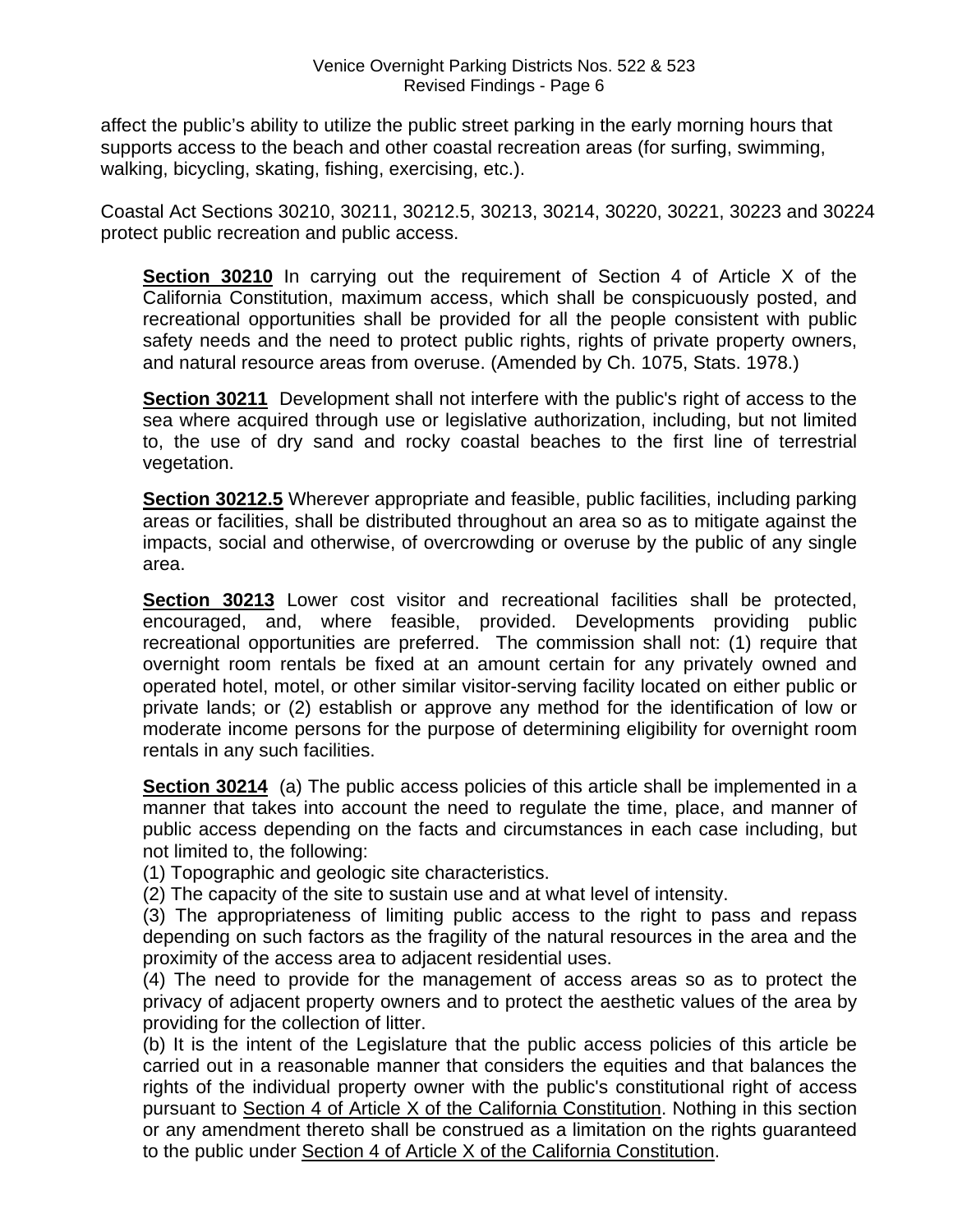(c) In carrying out the public access policies of this article, the commission and any other responsible public agency shall consider and encourage the utilization of innovative access management techniques, including, but not limited to, agreements with private organizations which would minimize management costs and encourage the use of volunteer programs.

**Section 30220** Coastal areas suited for water-oriented recreational activities that cannot readily be provided at inland water areas shall be protected for such uses.

**Section 30221** Oceanfront land suitable for recreational use shall be protected for recreational use and development unless present and foreseeable future demand for public or commercial recreational activities that could be accommodated on the property is already adequately provided for in the area.

**Section 30223** Upland areas necessary to support coastal recreational uses shall be reserved for such uses, where feasible.

**Section 30224** Increased recreational boating use of coastal waters shall be encouraged, in accordance with this division, by developing dry storage areas, increasing public launching facilities, providing additional berthing space in existing harbors, limiting non-water-dependent land uses that congest access corridors and preclude boating support facilities, providing harbors of refuge, and by providing for new boating facilities in natural harbors, new protected water areas, and in areas dredged from dry land.

The certified City of Los Angeles Land Use Plan (LUP) for Venice also contains policies that protect access to the coast and public parking facilities. Those policies are listed in Section C (Local Coastal Program) of this staff report (See Page Ten Nine). The standard of review for the coastal development permits is the Chapter 3 policies of the Coastal Act.

The City had asserted that there would be plenty of parking available for early-morning beachgoers (before 6 a.m. when permits would no longer be required to park on the streets) in the off-street public parking lots and in the on-street metered stalls, as these types of public parking spaces will not be subject to the proposed overnight parking prohibition. The City manages three public parking lots, each situated one block inland of the beach at Rose Avenue, Windward Avenue, and at North Venice Boulevard (Exhibit #4: Parking Lot Nos. 740, 761 & 731). There are also three paved parking lots on the beach that are managed by the County of Los Angeles Department of Beaches and Harbors, located on the beach at Rose Avenue, North Venice Boulevard and at Washington Boulevard/Venice Pier (Exhibit #2). The three County beach parking lots, however, do not open until 6 a.m., so beachgoers arriving before 6 a.m. are not able to use them.

The City also identified the commercial areas near the beach where metered parking spaces line the streets; pointing out that a permit will not be required to park in one of the metered spaces (or in a loading zone or taxi zone). Parking stall counts showed that most of the metered spaces were not occupied during the early morning hours (the parking meters do not have to be paid until 8 a.m.). Along Main Street, at Rose Avenue two blocks inland of the beach, there are 47 metered parking spaces (near Parking Lot No. 740). Along Windward Avenue and in the vicinity of Windward Circle, the City counts 97 metered parking spaces within three blocks of the beach. There are seven metered spaces situated on the first block of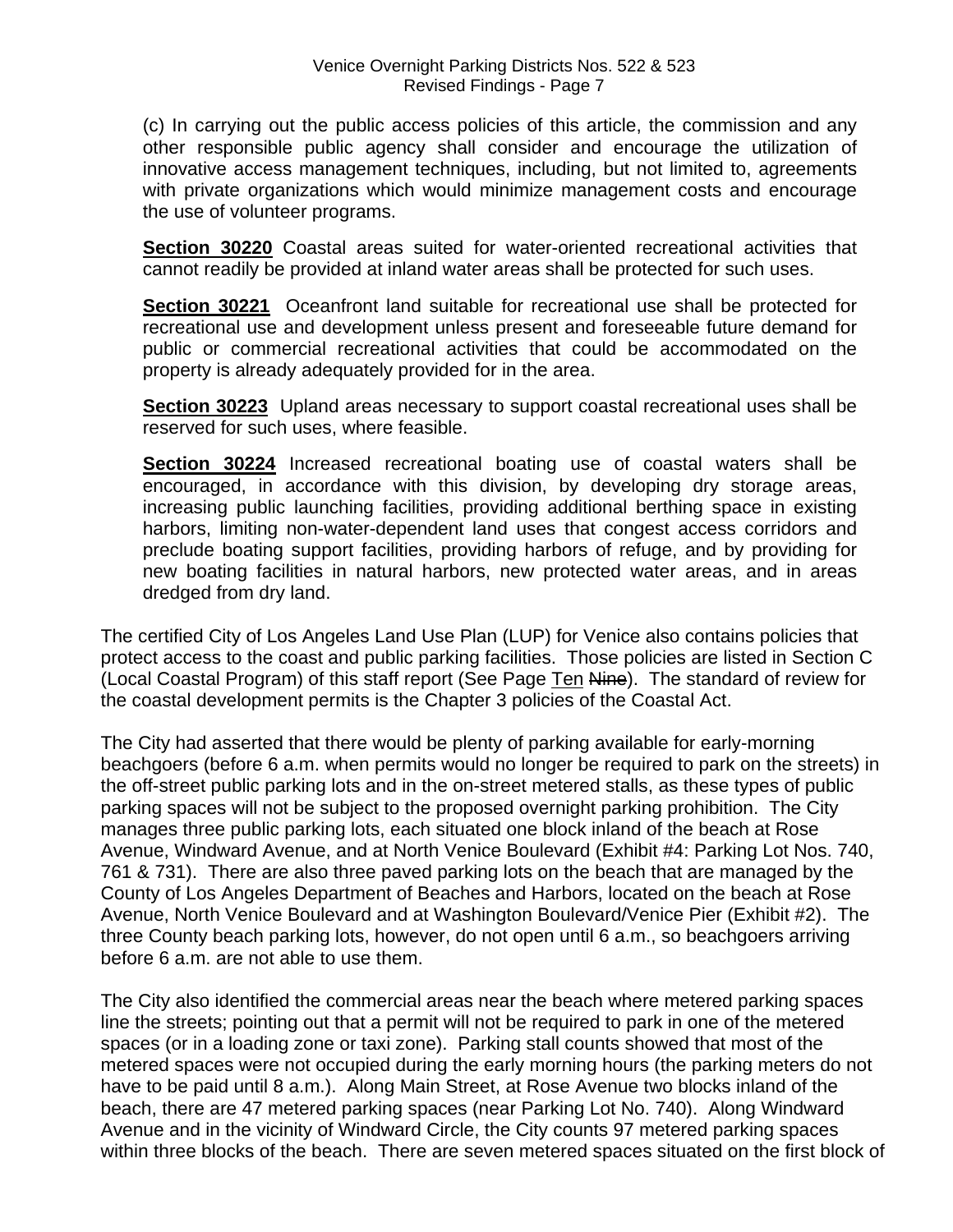North Venice Boulevard, and 190 metered spaces lining Washington Boulevard for several blocks inland of the Venice Pier.

When it approved the local coastal development permits for the Overnight Parking Districts in November 2008, the City was counting on the hundreds of metered parking spaces and the public parking lots to provide an adequate parking supply for early morning beachgoers, since the number of early morning beachgoers driving to the beach is estimated to be no more than a few dozen (before 6 a.m.). The problem, however, is that there is no way to know how many of the metered parking spaces will be available for early morning beachgoers when the proposed permit parking program is in effect. Once the City starts to require parking permits for parking on the streets at night, the metered parking spaces may become more heavily used and occupied each night by those residents and non-residents who do not have or cannot obtain a parking permit. The metered parking spaces may be the only place to park their vehicle at night in Venice if they don't have a parking permit. If the metered parking spaces become the new overnight parking areas for many of the vehicles that used to park elsewhere (before permits were required), then the metered parking spaces will not be available in the early morning hours for beachgoers.

Therefore, the proposed permit parking program would could result in an inadequate parking supply for the beachgoers who drive to the shoreline area before 6 a.m. Even after 6 a.m. when the streets open for public parking (i.e., no permit required) under the City's proposed permit parking program, it may take another hour or more for some of the residents to vacate some of the parking spaces on the street that support coastal access. The proposed permit parking program would therefore give the residents with permits preferential access to public parking spaces on public streets in comparison to non-residents without establishing adequate safeguards for visitor parking. Therefore, the eriginally proposed overnight permit parking program would adversely impact coastal access by eliminating, or significantly reducing, the primary parking supply for early-morning beachgoers and by giving residents of the parking districts preferential access. without providing any alternate or replacement parking supply. Therefore, the proposed overnight parking districts would adversely affect coastal access and are not in conformity with the public access policies of the Coastal Act.

The City has acknowledged the Commission's concern about the ability of the public to access the beach in the early morning when the general public will be prohibited from parking on the public streets. On May 5, 2009, the City modified its proposal to include specific measures to mitigate the permit parking program's impact on the public parking supply (See Exhibit #5). Specifically, the City will allow four-hour parking in three public parking lots near the beach that will be open 24 hours a days, seven days a week, so that beachgoers who arrive before 6 a.m. will have a place to leave their vehicles for several hours while they recreate at the shoreline. The City's three public parking lots where limited-term parking would will be available 24 hours a day are situated one block inland of the beach at Rose Avenue (Parking Lot No. 740 - 41 stalls), Windward Avenue (Parking Lot No. 761 - 14 stalls), and at North Venice Boulevard (Parking Lot No. 731 - 177 stalls) (See Exhibit #4). Since the time limit for parking in these three City parking lots at night and early morning would will be four hours, this parking supply would will not be able to be used for all-night parking, so the parking stalls would will remain open and available for use by early morning beachgoers. The City is eliminating the requirement to vacate Parking Lot No. 740 at 7 a.m., which effectively made the parking lot unusable for anyone who wants to stay at the beach past 7 a.m. Parking fees (\$1 or \$2/hour at automated pay station, or daily seasonal flat rate of \$4 to \$12 paid to attendant) will be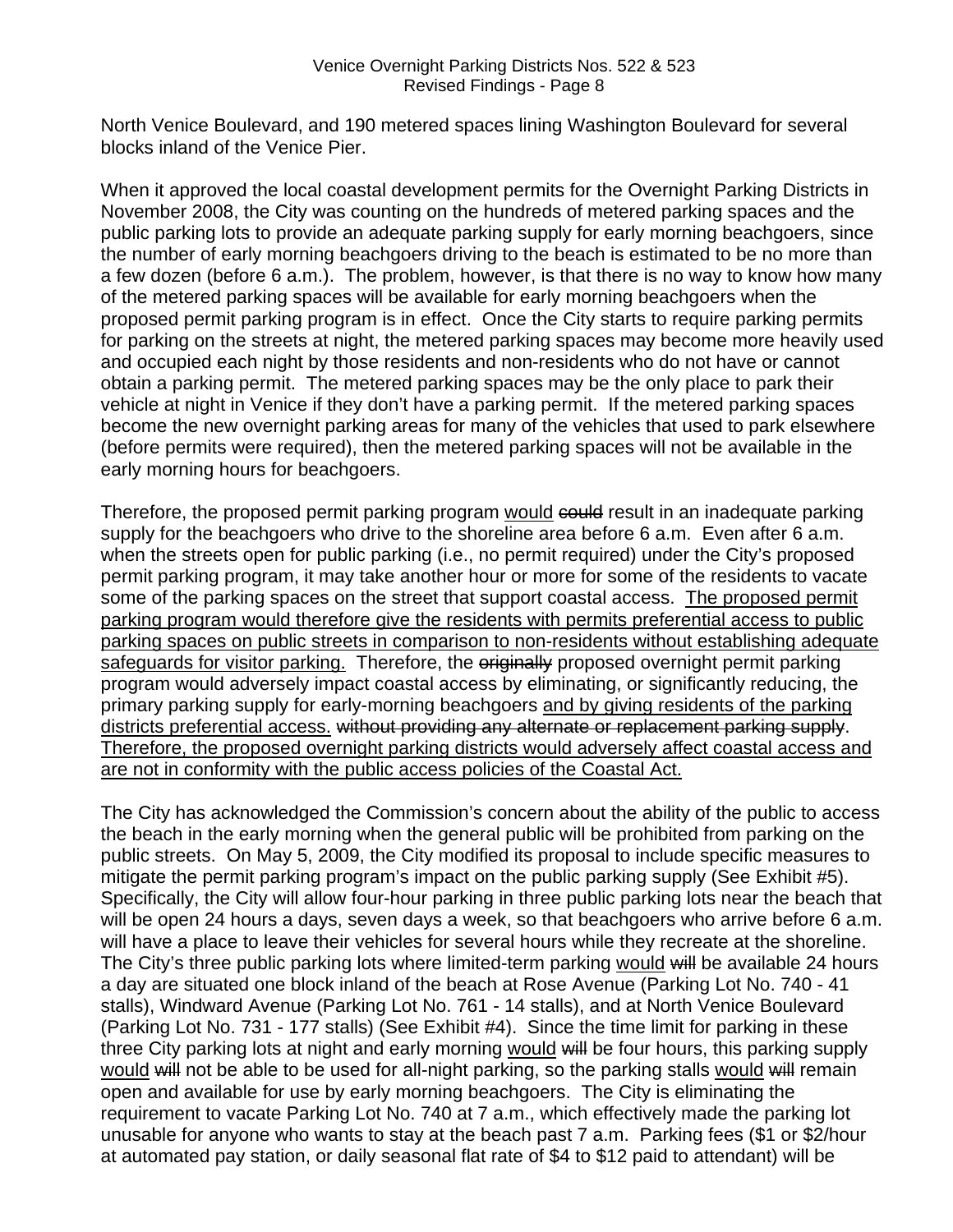required for using the three City lots, and the vehicles in Parking Lot Nos. 740 and 731 will have to vacate the lots by 9 a.m. or pay the parking attendant the daily flat rate fee.

These public parking lots are currently being used to meet the local resident's needs for overnight vehicle storage because of the lack of adequate parking on the streets. The City Councilman and several residents, however, are asserting that the three public parking lots should not be subject to a four-hour limit so that residents' will continue to be able to leave their vehicles in the lots overnight (thus leaving no available stalls in the morning for beach goers). Therefore, the three public parking lots may not have any meaningful parking supply available in the morning hours when visiting beach goers would be banned from using the public streets for parking, and the proposal will not mitigate the adverse impacts to public access that would result from the proposed permit parking program.

Still, there is The proposed project, even with additional public parking lots being available until 9 a.m., would create an access problem for any beachgoer who arrives before 6 a.m. and wants to leave their vehicle for most of the day without returning to the metered space or City parking lot at 8 a.m. or 9 a.m. to move it (or pay again). Normally, an early morning visitor could find a parking spot on any one of the streets in the area and leave one's vehicle there the whole day while walking or riding down the bike path, fishing from the pier, or sunbathing on the beach. Under the proposed permit parking program, such a beachgoer would have to wait until 6 a.m. when the County beach lots open, or go to another beach (e.g., Long Beach, Manhattan Beach, Huntington Beach and Newport Beach) where no permit is required to park on the public streets. Therefore, the Commission finds that the proposed resident-only permit parking program would adversely affect coastal access and is not in conformity with the public access policies of the Coastal Act.

The Commission finds that proposed parking restrictions in the early morning hours would adversely affect the public's ability to utilize public street parking that supports access to the beach and other coastal recreation areas (for surfing, swimming, walking, exercising, fishing, etc.). The proposed overnight parking districts are exclusionary because non-residents would be excluded from utilizing on-street public parking for coastal access between the hours of 2 a.m. to 6 a.m. Beachgoers who arrive before 6 a.m. would not have permits to park and therefore would have difficulty finding a place to leave their vehicles for while they recreate along the shoreline. The limited number of on-street spaces where a parking permit would not be required would be subject to intense competition among all the people who do not have parking permits; whether they be residents unable to afford a parking permit, residents living in recreational vehicles, or visitors. Even after 6 a.m., the proposed parking restrictions would continue to restrict coastal access by giving residents preferential access to the public street parking by allowing only residential permit-holders to occupy the on-street parking spaces before they become available to the general public after 6 a.m., and continue to occupy the spaces throughout the day. The on-street public parking is currently available for use by the general public on a first-come, first-served basis. The proposed parking restrictions do not contain adequate safeguards for visitor parking to offset these adverse effects.

The Commission is being asked to balance the needs of the local residents and the homeless problem, but the Commission's responsibility under the Coastal Act is to protect the public's ability to access the coast. There are alternatives that would accomplish some of the goals in the project area without adversely impacting coastal access. If parking of over-sized vehicles is determined to be a nuisance on a street or block, the City can pass an ordinance that bans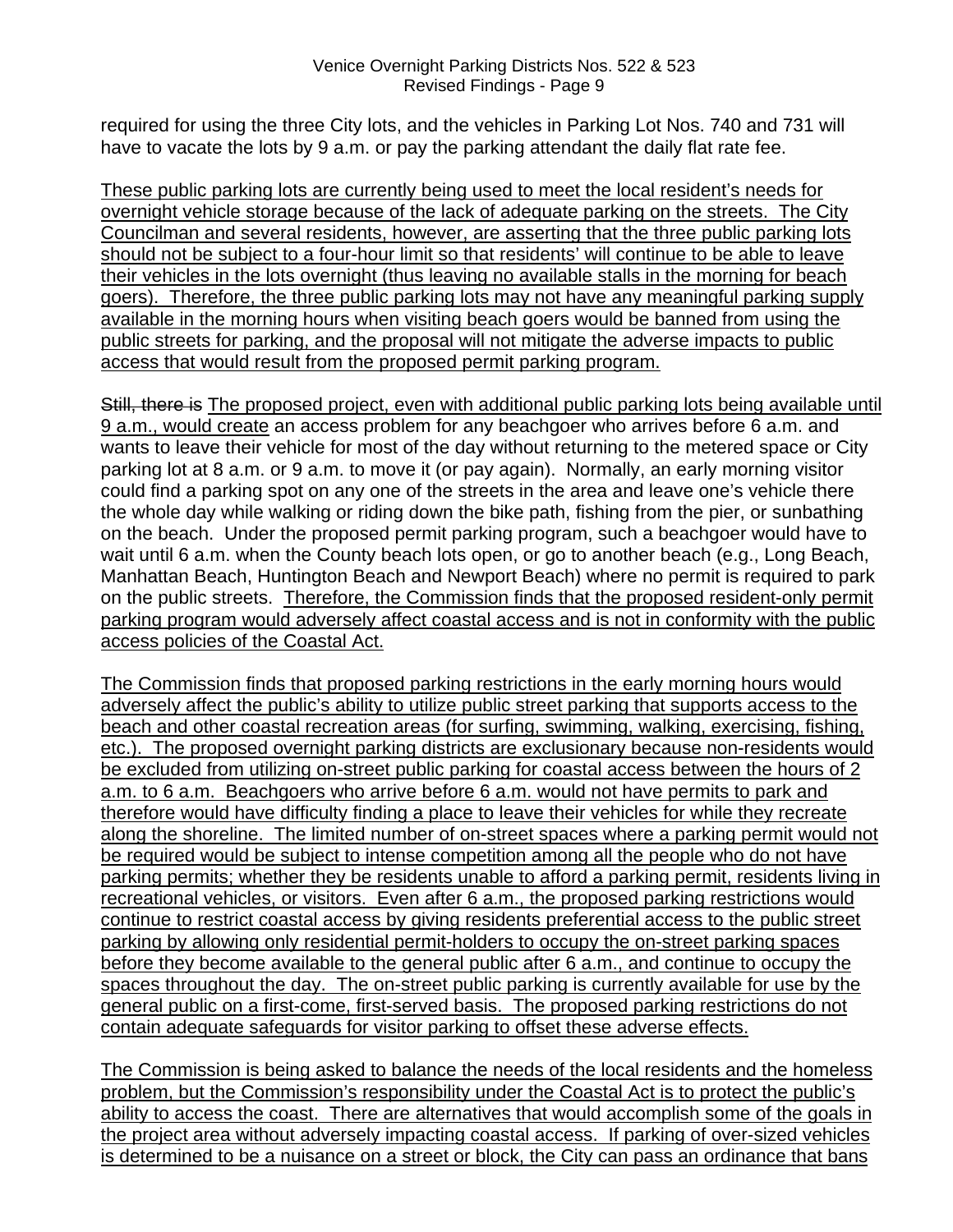vehicles that exceed a certain size, as other cities have done. Other nuisances can be addressed by enforcing the existing laws that outlaw sleeping in vehicles, littering, public intoxication and dumping. None of these measures would exclude the general public from parking on the streets that support coastal access. The proposal to reserve on-street parking only for residents with parking permits is not consistent with the coastal access policies of the Coastal Act and is denied.

Therefore, in order to provide for maximum access, as called for by Section 30210 of the Coastal Act, Special Condition One requires the City to change the hours when a permit is required to park on the public street. Instead of 2 a.m. to 6 a.m., the hours shall be changed to 2 a.m. to 5 a.m. within Overnight Parking District Nos. 522 and 523. This one-hour change will protect access for persons arriving at the beach before 6 a.m. who need to leave their vehicles for longer than three or four hours. The one-hour change should not conflict with the City's goal to eliminate non-residents from parking overnight on Venice streets since parking permits could still be required to park after 2 a.m. Only as conditioned do the permits conform with the requirement of Section 30210 of the Coastal Act.

Special Condition Three requires that the City manage Public Parking Lot Nos. 740, 761 and 731 as described in Exhibit #5, and post signs to inform the public of the availability of the public parking. Therefore, with the earlier 5 a.m. opening of the streets to public parking (with no permit required), and with the City's revised proposal to provide the limited-term public parking supply in Parking Lot Nos. 740, 761 and 731 for early morning beachgoers (as described in Exhibit #5), the public's ability to access the coast is being protected as required by the above-stated sections of the Coastal Act. Special Condition Four limits the term of the Commission's approval to five years so that the approved permit parking program can be reviewed in order to determine if there have been any changed circumstances or unforeseen adverse impacts to coastal resources after five years. As conditioned, the proposed project is consistent with the Public Access and Recreation policies of the Coastal Act.

### **C. Local Coastal Program**

Section 30604(a) of the Coastal Act provides that the Commission shall issue a coastal development permit only if the project will not prejudice the ability of the local government having jurisdiction to prepare a Local Coastal Program (LCP) that conforms with Chapter 3 policies of the Coastal Act:

 (a) Prior to certification of the Local Coastal Program, a coastal development permit shall be issued if the issuing agency, or the commission on appeal, finds that the proposed development is in conformity with the provisions of Chapter 3 (commencing with Section 30200) of this division and that the permitted development will not prejudice the ability of the local government to prepare a Local Coastal Program that is in conformity with the provisions of Chapter 3 (commencing with Section 30200). A denial of a coastal development permit on grounds it would prejudice the ability of the local government to prepare a Local Coastal Program that is in conformity with the provisions of Chapter 3 (commencing with Section 30200) shall be accompanied by a specific finding which sets forth the basis for such conclusion.

The City of Los Angeles does not have a certified Local Coastal Program for the Venice area. The City of Los Angeles Land Use Plan (LUP) for Venice was effectively certified on June 14,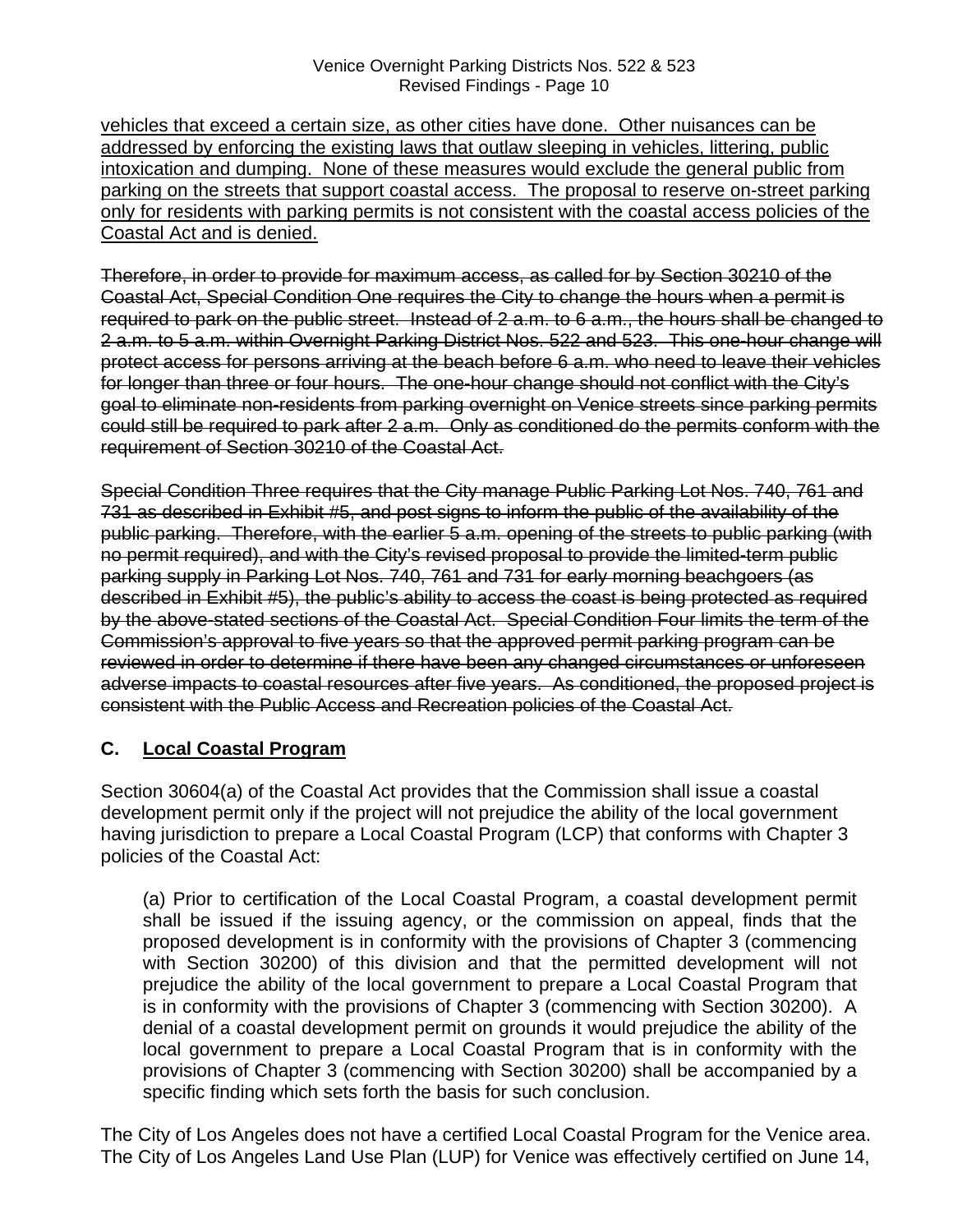2001. The certified Venice LUP sets forth the following policies that are relevant to the proposed project:

**Policy II. A. 1. General.** It is the policy of the City to provide increased parking opportunities for both visitors and residents of Venice, and improve summer weekend conditions with respect to Venice Beach parking and traffic control. A comprehensive package of parking measures and strategies that addresses the needs and balances the competing demands of residents and beach visitors is proposed. Parking facilities shall be increased, subject to the availability of funding, to meet existing unmet needs for residents and beach visitors in order to improve public access opportunities and reduce conflicts between residential and beach visitor parking. Parking facilities for beach overload parking shall be located outside of the Beach Impact Zone. To facilitate ingress and egress to the beach area, a shuttle system that serves outlying parking areas, lots or structures should be developed and maintained. The development of parking facilities shall be consistent with Coastal Act policies.

The City's policy is to provide sufficient parking for beach goers outside of local streets, and encourage the use of this parking (simply restricting use of on-street parking without providing an alternative would diminish public access to the beach). An integrated plan should contain the following types of measures:

- Provision of new parking supply for beach goers;
- Measures to encourage beach goers to use the new supply;
- Measures to reduce parking demand; and
- Management and coordination of the parking and traffic system.

**Policy II. A. 6. Preferential Parking.** Establishment of residential preferential parking districts shall be contingent upon replacing displaced public parking spaces with new public parking at a minimum one-to-one ratio.

### Implementation strategies

To provide adequate visitor parking, the preferential parking district(s) should be operated as follows:

- Parking restriction shall not be less than 4-hour within designated residential district(s); meters, if provided, shall be priced and enforced to encourage use of off-street lots and shall accept payment for time increments up to 4 hours.
- Require that the general public maintain the right to buy a day-permit allowing parking on all streets within the zone.

**Policy II. A. 9. Protection of Public Parking.** The following policies shall be implemented and enforced in order to protect and enhance public parking opportunities provided on public rights-of-way and in off-street parking areas:

**a. Beach Parking Lots.** The beach parking lots located at Washington Boulevard, Venice Boulevard and Rose Avenue shall be protected for longterm (4-8 hours) public beach parking. No parking spaces in the beach parking lots shall be used to satisfy the parking requirements of Policies II.A.3 and II.A.4 (*Parking for Residential, Commercial and Industrial Uses, etc*.). The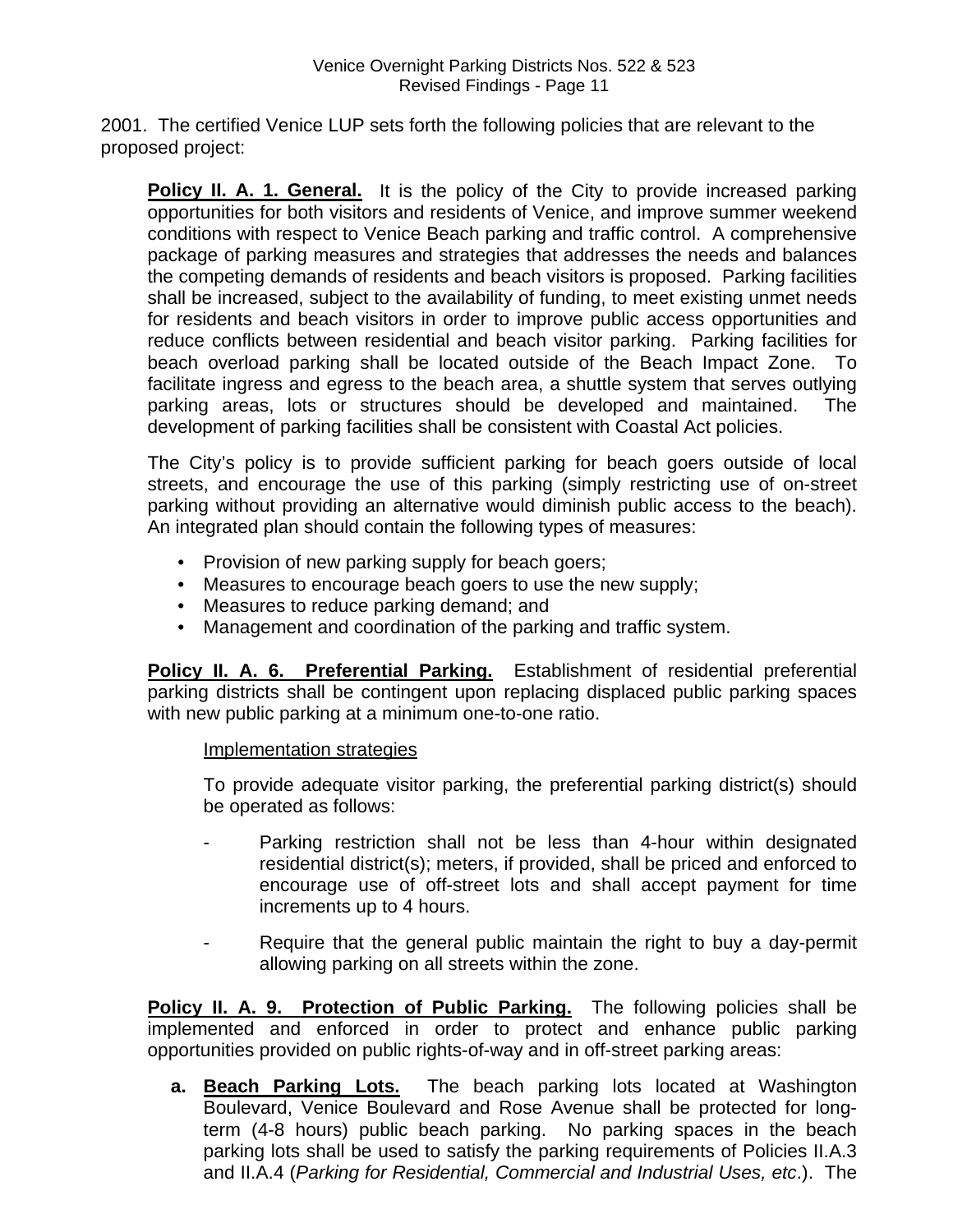temporary short-term lease or reservation of parking spaces in the beach parking lots may be permitted if the proposed temporary use of the parking supply does not conflict with the need for public parking by beach goers. Any proposal to allow overnight residential parking in the beach parking lots shall include provisions to enforce a prohibition against the storage of vehicles in the lots during the daylight hours by non-beach goers.

- **b. Street Ends.** It is the policy of the City to not permit privatization of street ends. Public parking opportunities shall be protected and encouraged at improved and unimproved street-ends that abut Ocean Front Walk and/or the beach.
- **c. Rights-of-way.** In order to maintain and increase the public parking supply, the City shall maximize and protect the availability of public parking opportunities on City streets that currently accommodate vehicular traffic.
- **d. Curb cuts.** In order to protect on-street parking opportunities, curb cuts shall not be permitted where vehicular access can be provided from an alley. When vehicular access cannot be safely provided from an alley, curb cuts shall be limited to the minimum amount necessary to provide safe vehicular access to a site. Old curb cuts shall be restored to curbside public parking when feasible.
- **e. Private parking**. Existing ordinances shall be enforced to ensure that parking areas situated on street-ends and on public rights-of-way are protected for public use and shall not be privatized or posted for private use.

The proposal to reserve on-street parking only for residents with parking permits is not consistent with the Venice LUP policies. Certified LUP Policy II.A.1 calls for the City to provide increased parking opportunities for both visitors and residents of Venice. The proposed project would reduce parking for visitors. Certified LUP Policy II.A.6 states that public parking spaces displaced by any preferential parking scheme be replaced with new public parking at a minimum one-to-one ratio. The proposed project does not conform with LUP Policy II.A.6. Certified LUP Policy II.A.9.c states that the City shall maximize and protect the availability of public parking opportunities on City streets. The proposed project does not conform with LUP Policy II.A.9.c because it does not protect the public parking opportunities on the City streets; it restricts them. Therefore, approval of the project would prejudice the ability of the local government to prepare an LCP that is in conformity with the provisions of Chapter 3 of the Coastal Act.

The proposed project, as conditioned to protect the public's ability to access the coast, conforms to the policies of the certified Venice LUP. Therefore, approval of the project, as conditioned, will not prejudice the ability of the local government to prepare an LCP that is in conformity with the provisions of Chapter 3 of the Coastal Act.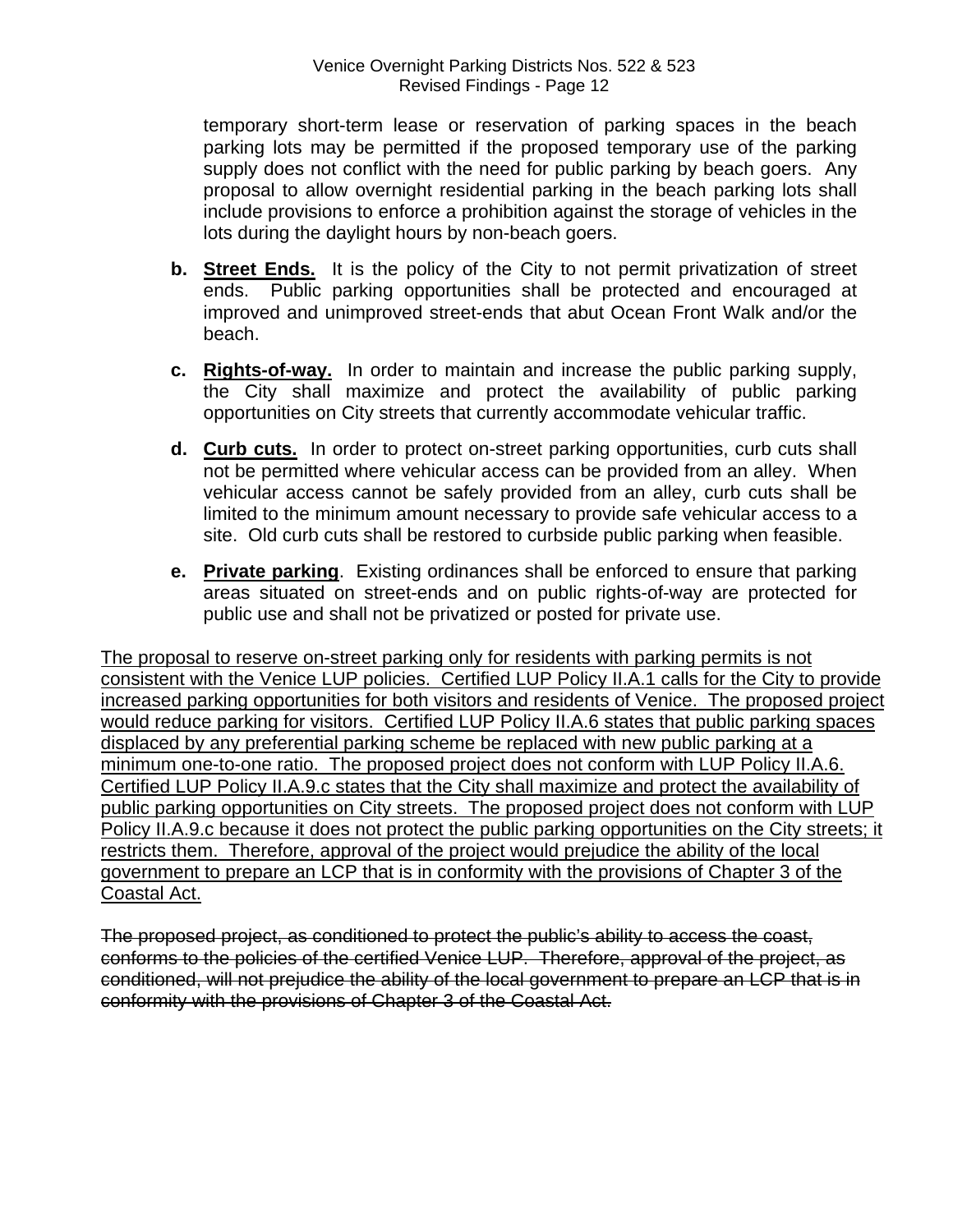### **D. California Environmental Quality Act (CEQA)**

Section 13096 Title 14 of the California Code of Regulations requires Commission approval of a coastal development permit application to be supported by a finding showing the application, as conditioned by any conditions of approval, to be consistent with any applicable requirements of the California Environmental Quality Act (CEQA). Section 21080.5(d)(2)(A) of CEQA prohibits a proposed development from being approved if there are feasible alternatives or feasible mitigation measures available which would substantially lessen any significant adverse effect which the activity may have on the environment.

In this case, the City of Los Angeles is the lead agency for the purposes of CEQA. The City determined that the project is exempt from CEQA under a General Exemption set forth in Article II, Section I of the 2002 Los Angeles City CEQA Guidelines.

The proposed project has been found to be inconsistent with the Chapter 3 policies of the Coastal Act because the proposed overnight parking districts would adversely affect coastal access. The adverse impacts have not been avoided or minimized. There are alternative measures available to address parking concerns that would avoid substantial adverse effects on coastal access. The City can pass an ordinance that bans vehicles that exceed a certain size, as other cities have done. Other nuisances can be addressed by enforcing the existing laws that outlaw sleeping in vehicles, littering, public intoxication and dumping. None of these measures would exclude the general public from parking on the streets that support coastal access. Therefore, the Commission denies the proposed project because of the availability of environmentally preferable alternatives.

The proposed project, as conditioned, has been found consistent with the Chapter 3 policies of the Coastal Act. All adverse impacts have been minimized by the recommended conditions of approval and there are no feasible alternatives or additional feasible mitigation measures available which would substantially lessen any significant adverse impact that the activity may have on the environment. Therefore, the Commission finds that the proposed project, as conditioned, can be found consistent with the requirements of the Coastal Act to conform to CEQA.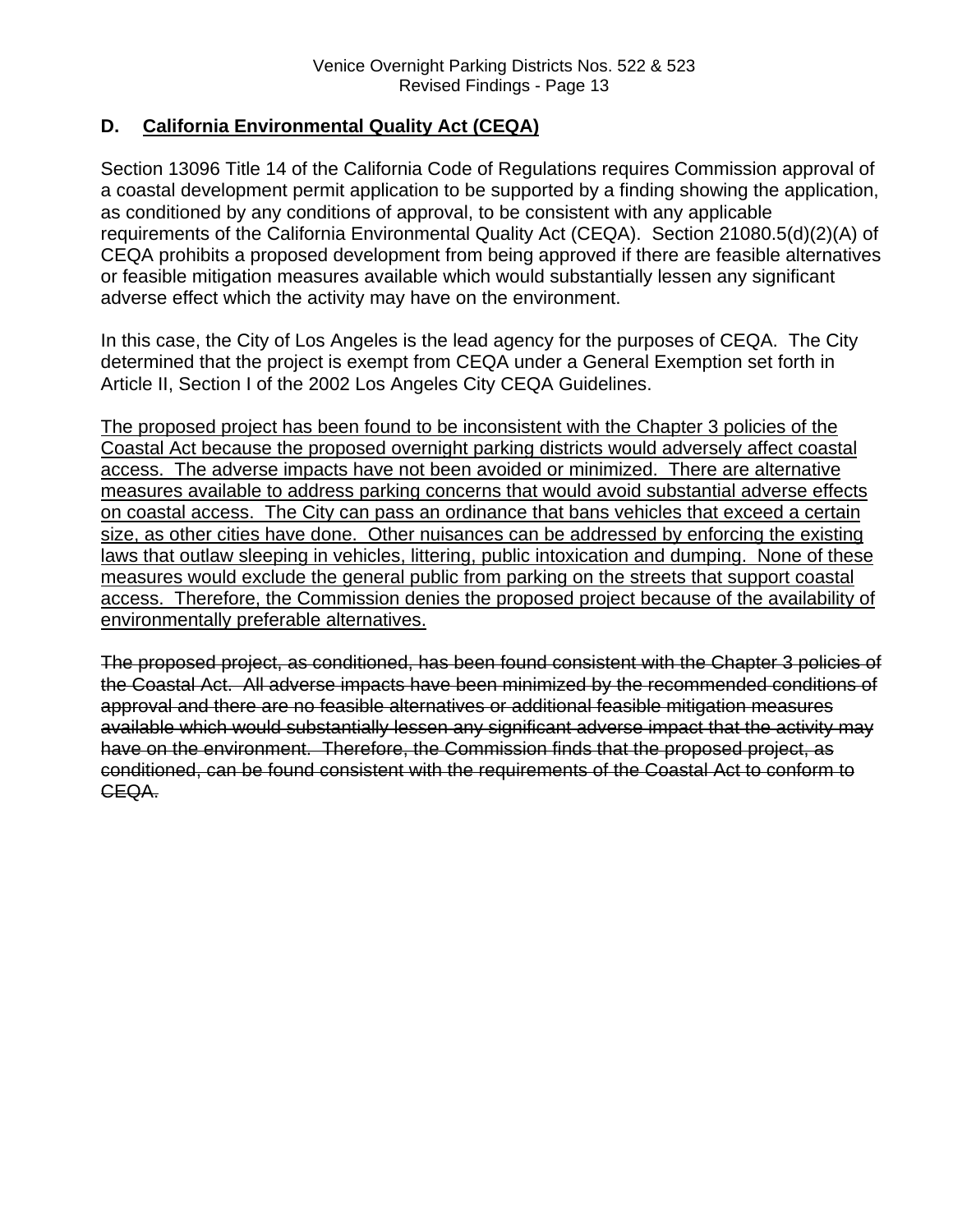

### **Venice Overnight Parking Districts**

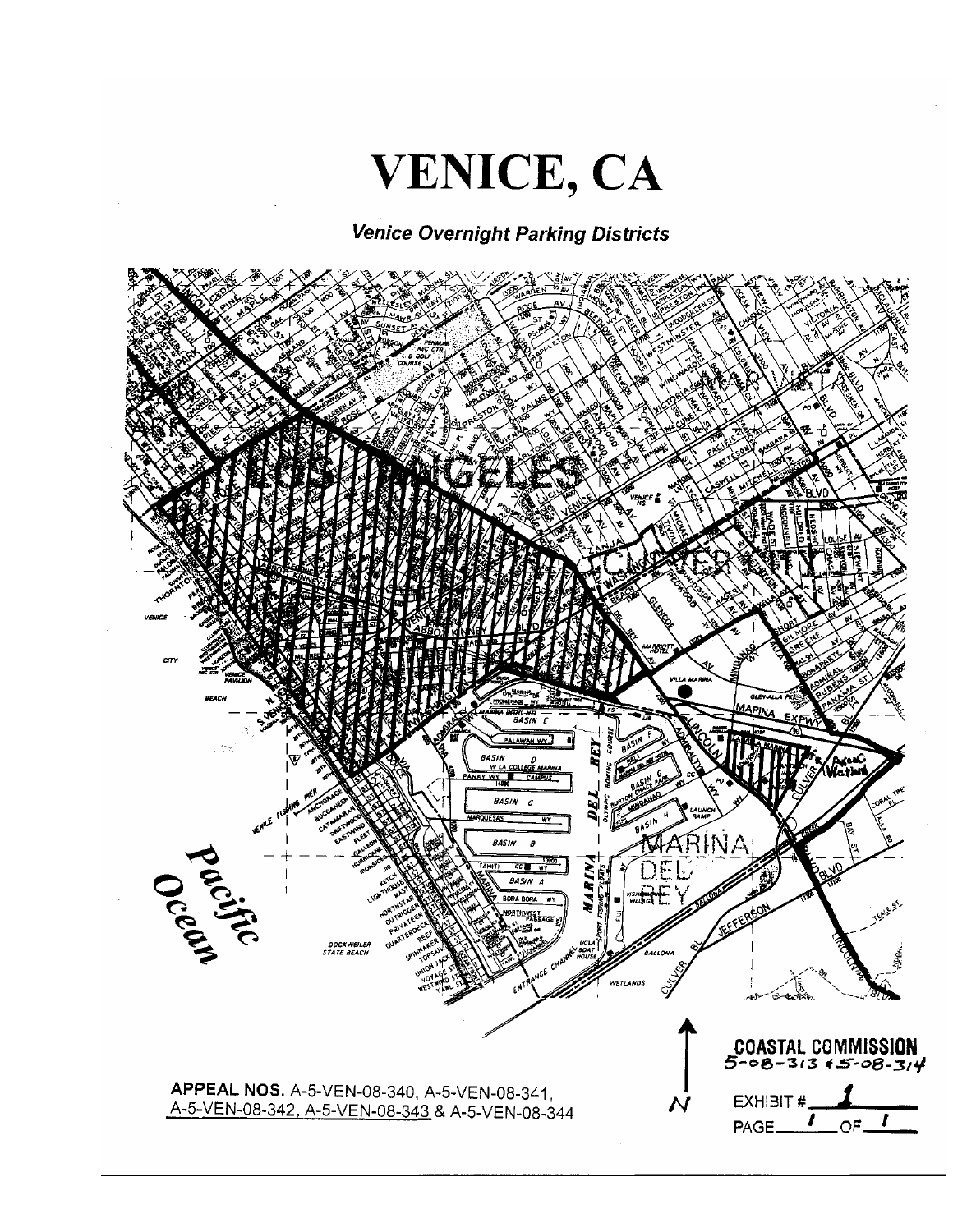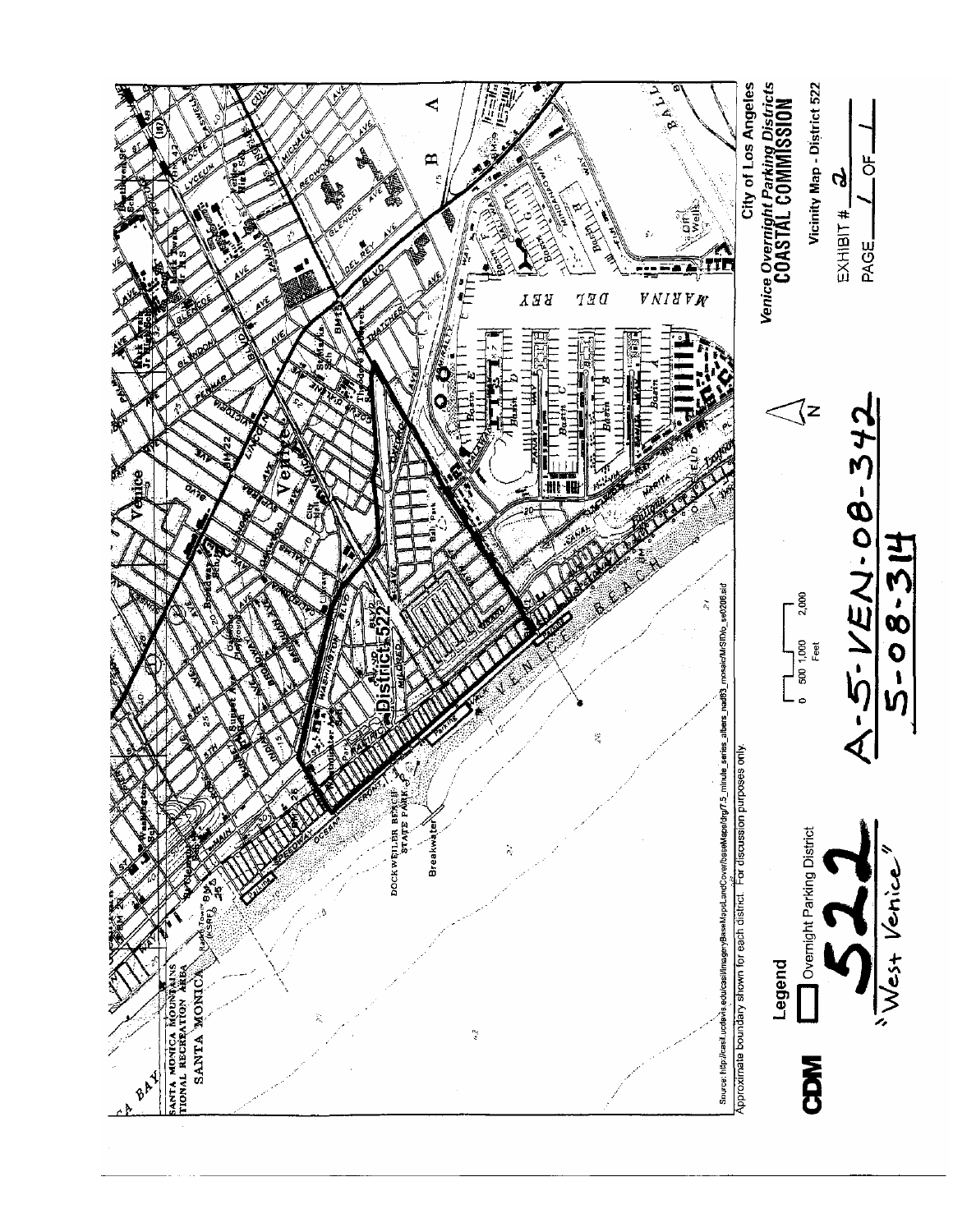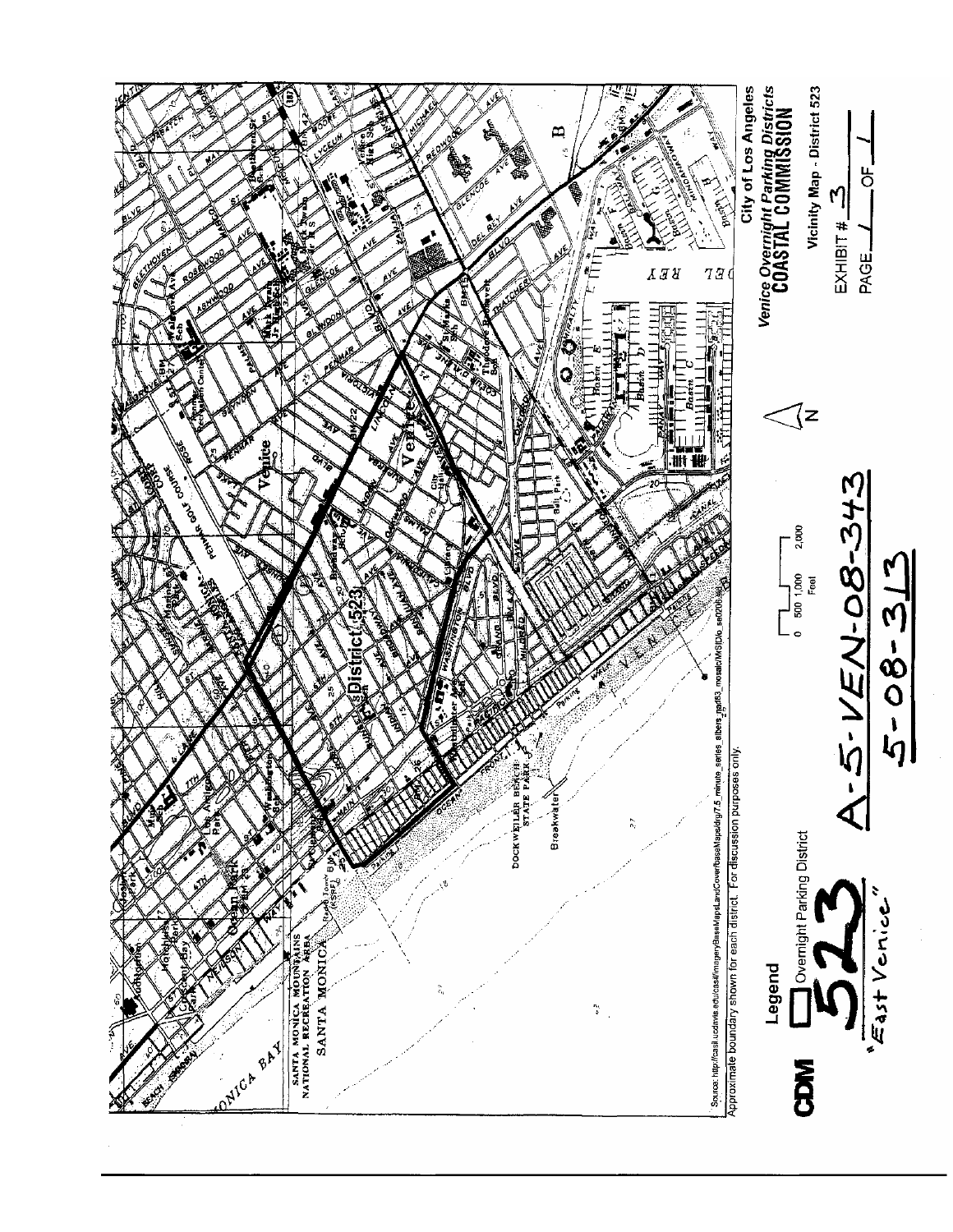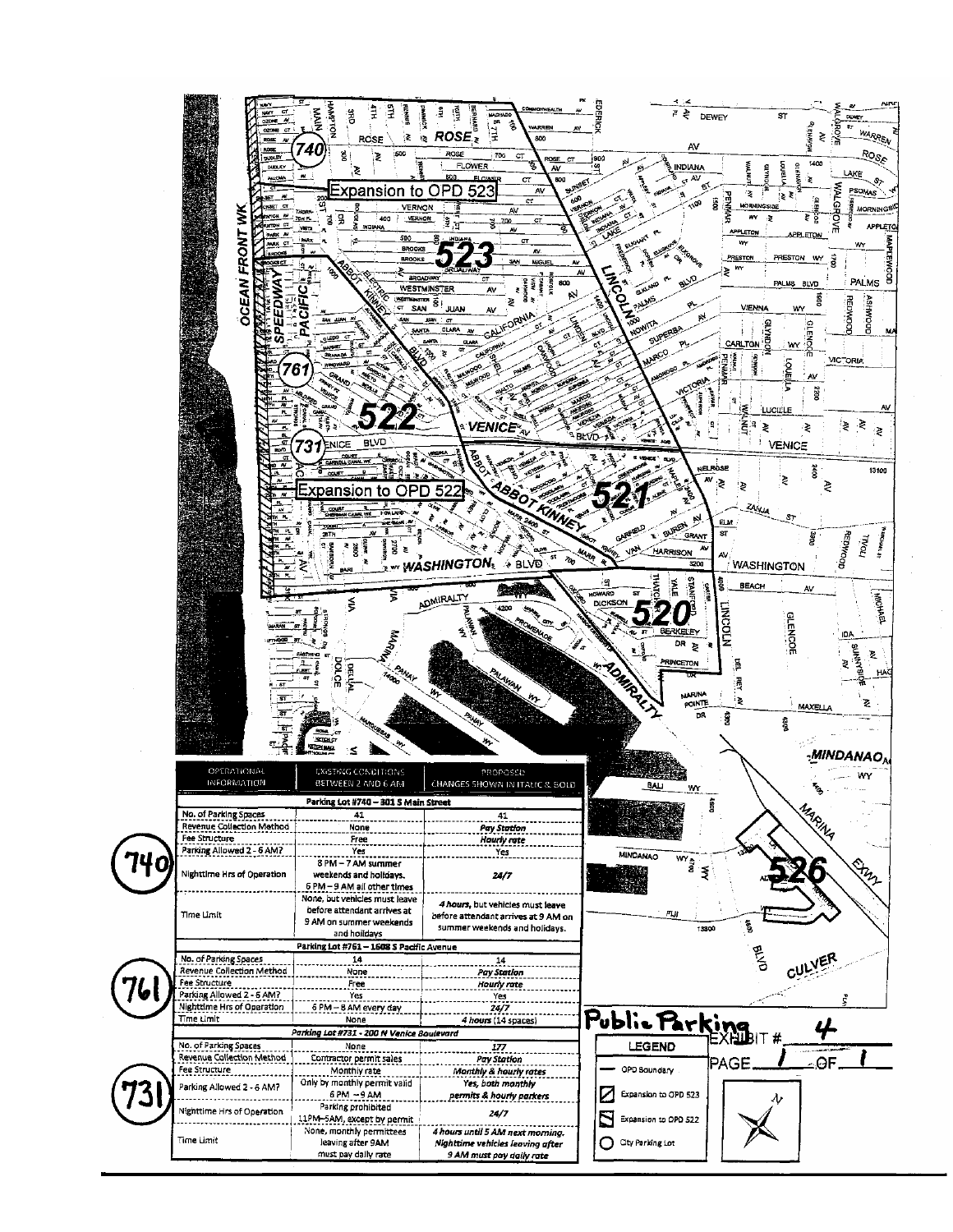### **CITY OF LOS ANGELES**

CALIFORNIA

**RITA L. ROBINSON GENERAL MANAGER** 

DEPARTMENT OF TRANSPORTATION 100 S. Main St., 10<sup>th</sup> Floor<br>LOS ANGELES, CA 90012 (213) 972-8470<br>FAX (213) 972-8410

**ANTONIO R. VILLARAIGOSA** MAYOR

May 4, 2009

Mr. Charles Posner Coastal Program Analyst California Coastal Commission 200 Oceangate, 10<sup>th</sup> Floor Long Beach, CA 90802-4316

 $MAX - 52009$ 

**RECEIVED** South Coast Region

CALIFORNIA COASTAL COMMISSION

Clarification and Addendum to "Dual Permits": Coastal Development SUBJECT: Permit (CDP) Application Nos. 5-08-313 and 5-08-314 for Venice Overnight Parking Districts in Los Angeles, CA

Dear Mr. Posner:

Thank you for taking the time to meet with me and representatives from the City's 11<sup>th</sup> Council District, Bureau of Engineering (BOE), Department of Transportation (DOT) and City Attorney's office on March 24, 2009. We appreciate the time that you and your colleagues from the California Coastal Commission spent with us explaining your concerns and helping us explore solutions to some outstanding issues relative to our pending Coastal Development Permit (CDP) applications for five Overnight Parking Districts (OPDs) in the Venice area of the City of Los Angeles.

At the beginning of our March 24 meeting, we clarified how the proposed Venice OPDs would be administered (Attachment A), and explained in detail the results of the three parking surveys and on- and off-street parking inventory that the City considered when approving the local CDPs - specifically OPD Nos. 522 and 523 (refer to Attachment B, for parking inventory maps). We also described in detail the existing and proposed modified operation of the two City parking lots (from north to south, Lot 740 and Lot No. 800/761), which were added as conditions to the CDP approvals associated with OPD Nos. 523 and 522, respectively. Following is a description of the existing and proposed modified operation of these two lots:

DOT Lot No. 740

**Existing Operation** 

DOT Lot No. 740, located at 301 South Main Street in Venice, contains 41 parking spaces. During the summer months (May-September) this lot is staffed

AN EQUAL EMPLOYMENT OPPORTUNITY - AFFIRMATIVE ACTION EMPLOYER

EXHIBIT # 1 PAGE\_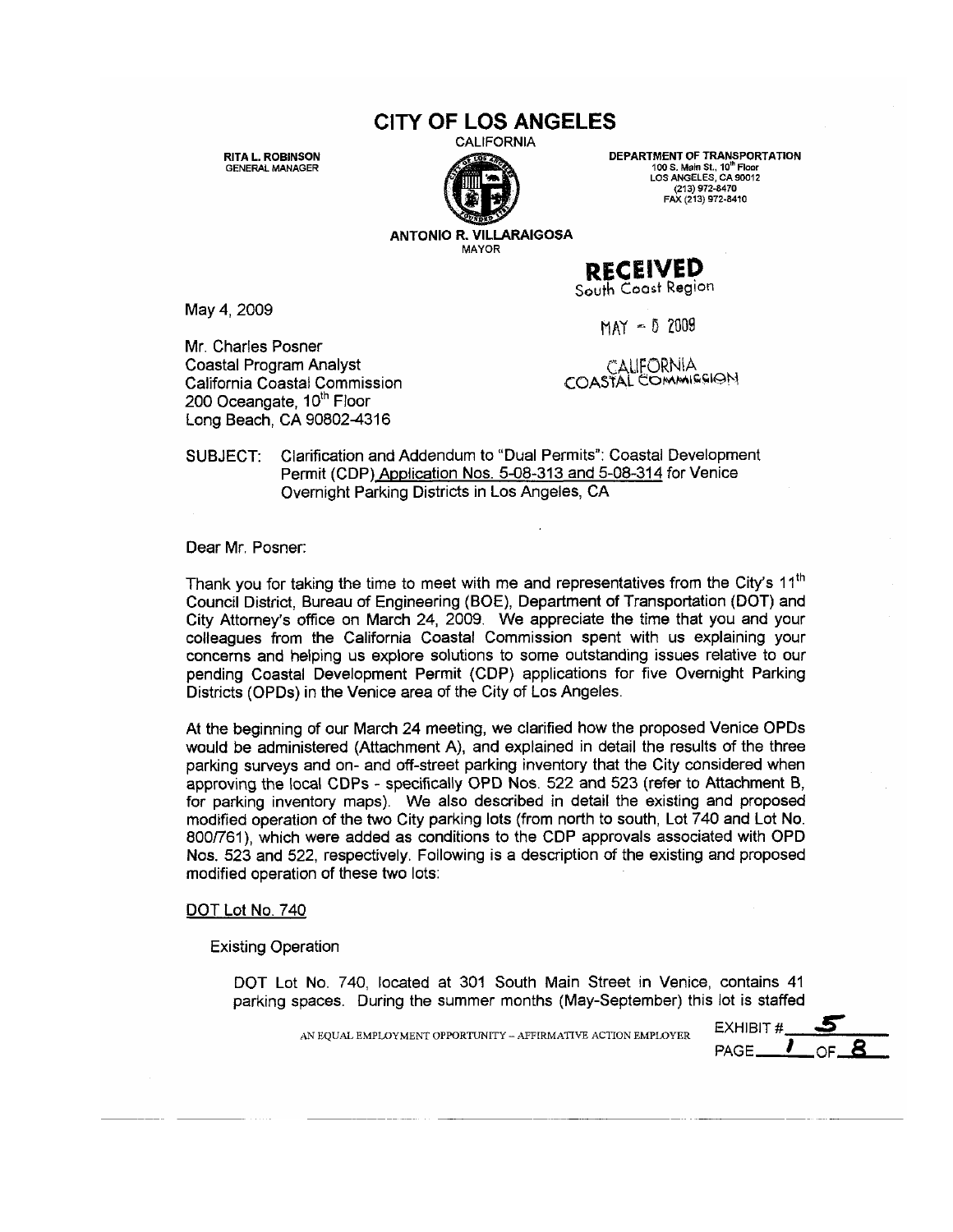with an attendant between the hours of 7:00 a.m. and 8:00 p.m. on Saturday. Sundays and holidays; and a flat rate is charged to park all day with the rate ranging from \$5.00 to \$12.00 depending on the weather and the time someone arrives at the lot. Monday through Friday during the summer months and every day during the winter months (October-April) the spaces are metered with either two-hour or ten-hour time limits and are operated between the hours of 9:00 a.m. and 6:00 p.m. At night the lot is open; parking is free; and there are no time limits. However, signs are posted on the lot stating that all vehicles must be removed by 9:00 a.m. on Saturdays, Sundays and holidays during the summer months.

#### Proposed Operation

To ensure that spaces are available for beachgoers between 2:00 and 6:00 a.m. with at least a four-hour time limit, the City proposes to modify the operation of Lot No. 740 as follows:

- The hours of operation will be extended so that the lot will operate all $a<sub>1</sub>$ day, every day. This 24/7 operation will make it easier for the public to understand that time limits are always enforced and fees are always charged.
- b. The existing time limits on all spaces will be changed to a four-hour time limit all day, every day. Parking paystations on the lot will be modified to allow customers to purchase up to four hours of parking at any time of day. Four hour parking encourages the turnover of parking spaces, which could increase access to nearby coastal facilities.
- The current attendant operation will be continued on summer C. weekends and holidays.

#### DOT Lot No. 800/761

#### **Existing Operation**

First of all, we would like to point out that the reference to DOT Lot No. 800 as a site-specific condition of approval in the City's Coastal Development Permit for OPD No. 522 (local CDP No. 08-09) was in error, and that the parking lot located at 1608 Pacific Avenue is actually DOT Lot No. 761. DOT Lot No. 761 contains 14 metered parking spaces with a one-hour time limit and is operated every day of the year between the hours of 8:00 a.m. and 6:00 p.m. At night (6:00 p.m. to 8:00 a.m.), the lot is open; parking is free; and there are no time limits. Any vehicles parked during the night, which remain in the lot past 8:00 a.m. the next day, are subject to the posted time limits and the hourly parking rates.

**COASTAL COMMISSION**  $5 - 08 - 313 + 5 - 08 - 314$ 

EXHIBIT  $#$  5 PAGE  $20F$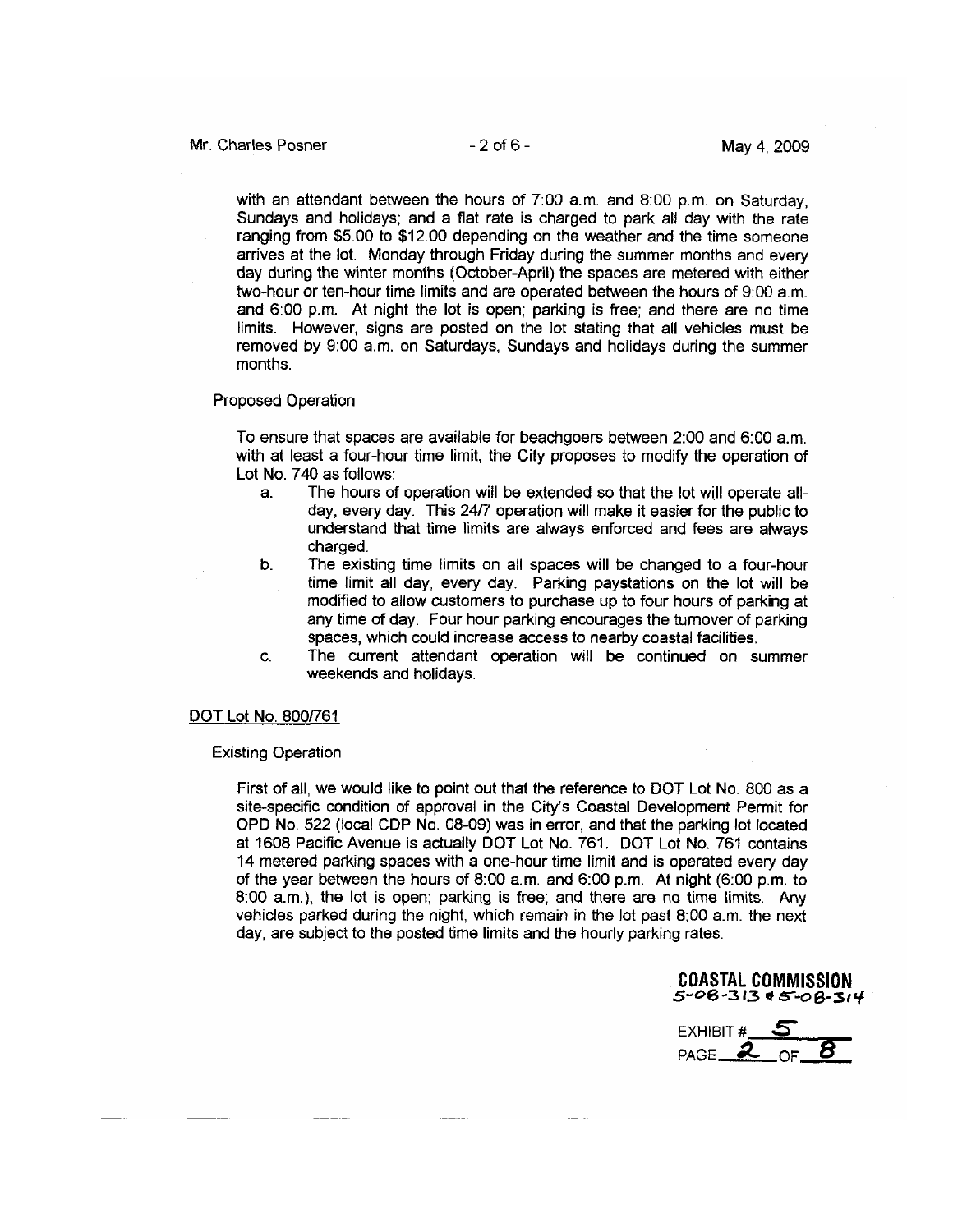#### **Proposed Operation**

To ensure that spaces are available for beachgoers between 2:00 and 6:00 a.m. with at least a four-hour time limit, the City proposes to modify the operation of Lot No. 761 as follows:

- a. The hours of operation will be extended so that the lot will operate all-day, every day. This 24/7 operation will make it easier for the public to understand that time limits are always enforced and fees are always charged.
- b. The existing one-hour time limit will be changed to a four-hour time limit all day, every day. The parking paystation on the lot will be modified to allow customers to purchase up to four hours of parking at any time of day. Four hour parking encourages the turnover of parking spaces, which could increase access to nearby coastal facilities.

Also at the March 24 meeting, you and your colleagues from the California Coastal Commission indicated that the "substantial issue" raised by the appeals of the City's local CDP Nos. 08-07 through 08-11, which was described in the staff report to the Commission on February 4, 2009, was that the City's OPDs were not consistent with the Coastal Act's policy of maximizing access to the beach - especially during the early morning hours. We all agreed at the outset that beach access was primarily a concern for OPD No. 522 (West Venice) and OPD No. 523 (East Venice) and was not a concern for the other three OPDs - OPD No. 520 (Oxford Triangle), OPD No. 521 (President's Row) and OPD No. 526 (Villa Marina) areas. Consequently, the discussion on March 24 focused on addressing the "substantial issue" of beach access for OPD No. 522 and 523. Per our discussion, following are two addendum items to be applied to Dual Permit Application No. 5-08-314 for OPD 522 (Appeal No. A-5-VEN-08-342) and Dual Permit Application No. 5-08-313 for OPD 523 (Appeal No. A-5-VEN-08-343):

- 1) A proposed revision to the City's pending CDP application for OPD No. 522 (West Venice) and OPD No. 523 (East Venice) that would make DOT Lot No. 731 at Pacific Avenue and Venice Boulevard also available to early morning beachgoers.
- 2) A proposed revision to the City's pending CDP applications for OPD No. 522 (West Venice) and OPD No. 523 (East Venice) to include residents living west of Speedway in either OPD.

Following is a detailed description of the two addendum items:

#### DOT Parking Lot No. 731

**Existing Operation** 

DOT Lot No. 731, located at 200 North Venice Boulevard, contains 177 parking spaces. During the summer months (May-September) this lot is staffed with an attendant every day between the hours of 7:00 a.m. and 8:00 p.m., and a flat rate is charged to park all day with the rate ranging from \$5.00 to \$12.00 depending

EXHIBIT #  $PAGE \_\mathbf{3}$  $CF$  $B$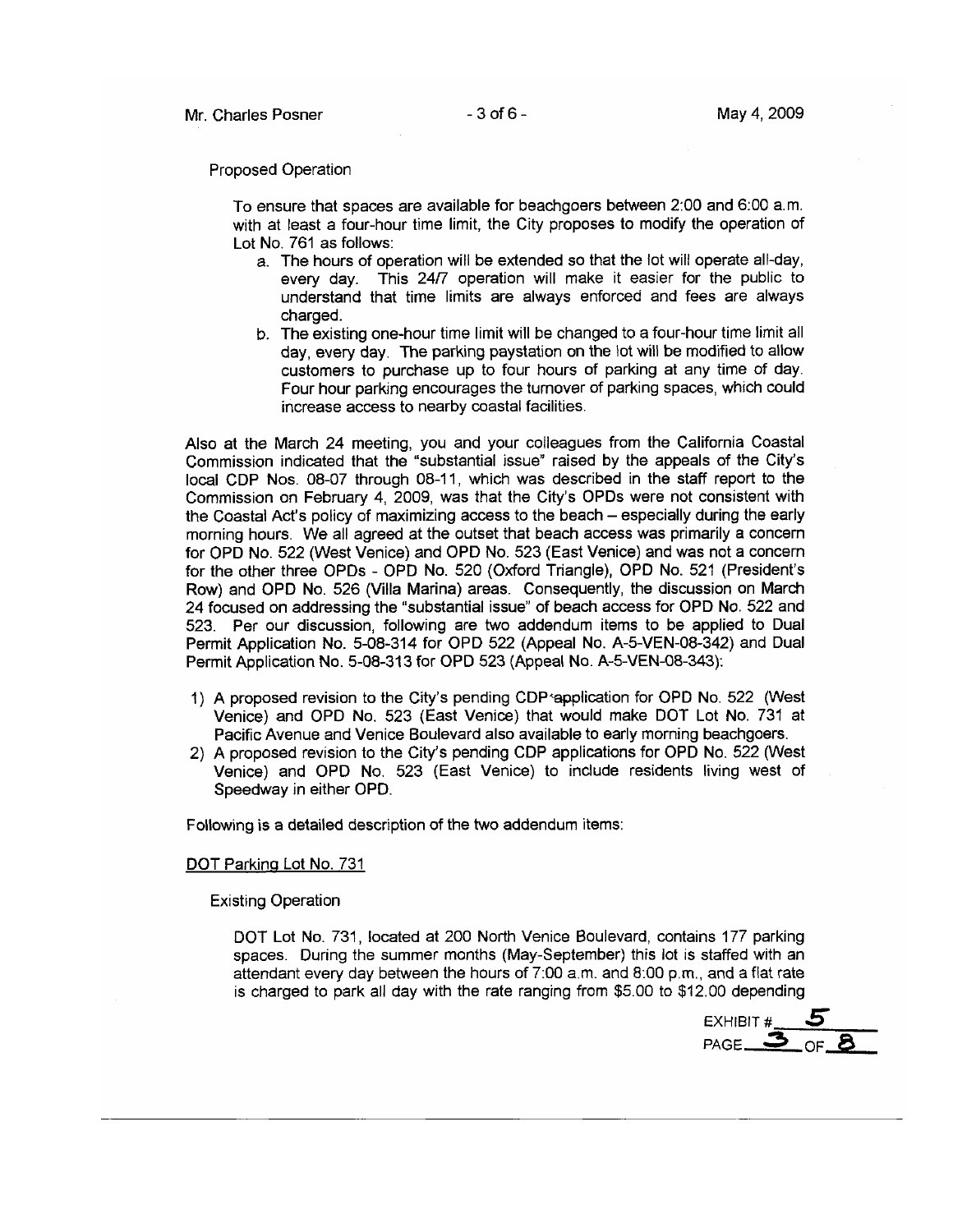on the weather and the time someone arrives at the lot. During the winter months (October-April) this lot is staffed with an attendant every day between the hours of 7:00 a.m. and 5:00 p.m., and a flat rate is charged to park all day with the rate ranging from \$4.00 to \$7.00 depending on the weather and the time someone arrives at the lot. At night the lot is open until 11:00 p.m., and patrons use an "honor box" to pay \$2.00 or \$3.00, depending on the day of the week, to park from the time the attendant leaves until 11:00 p.m. Overnight parking is prohibited between 11:00 p.m. to 5:00 a.m., but monthly permits are sold which allow permit holders to park each night between 6:00 p.m. and 9:00 a.m. Any vehicles with monthly permits parked during the night, which remain in the lot past the start of revenue operation the next day, are subject to the daily parking rates in effect at the time the vehicle exits the lot.

#### Proposed Operation

To ensure that spaces are available for beachgoers between 2:00 and 6:00 a.m. with at least a four-hour time limit, the City proposes to modify the operation of Lot No. 731 as follows:

- a. The hours of operation will be extended so that the lot will operate all-day, every day. This 24/7 operation will make it easier for the public to understand that time limits are always enforced and fees are always charged.
- b. All 177 spaces in Lot No. 731 will be made available for nighttime parking with a four-hour time limit during nighttime hours (i.e., from the time the attendant leaves each evening until the attendant returns the next morning). Four hour parking encourages the turnover of parking spaces, which could increase access to nearby coastal facilities.
- c. The monthly nighttime permit parking program will continue to be available.
- d. The attendant operation will continue to operate as it does today.
- e. Two parking paystations will be installed at the west end (near Pacific Avenue) of Lot No. 731, replacing the existing "honor box" at the southeast corner of Pacific Avenue and North Venice Boulevard. The new paystations will allow customers to purchase up to four hours of parking any time during the period from when the attendant leaves each evening (either 8:00 on summer nights or 5:00 p.m. on winter nights) until 5:00 a.m. the next morning. Four hour parking encourages the turnover of parking spaces, which could increase access to nearby coastal facilities.
- f. Anyone arriving in Lot No. 731 between 5:00 a.m. and 7:00 a.m. when the attendant comes on duty will still be able to buy time but only for the time remaining until 9:00 a.m. Anyone arriving at Lot No. 731 once the attendant is on duty will have to pay the applicable flat daily rate to park in the lot.

COASTAL COMMISSION  $5 - 08 - 313 + 5 - 08 - 314$ 

EXHIBIT # PAGE  $4$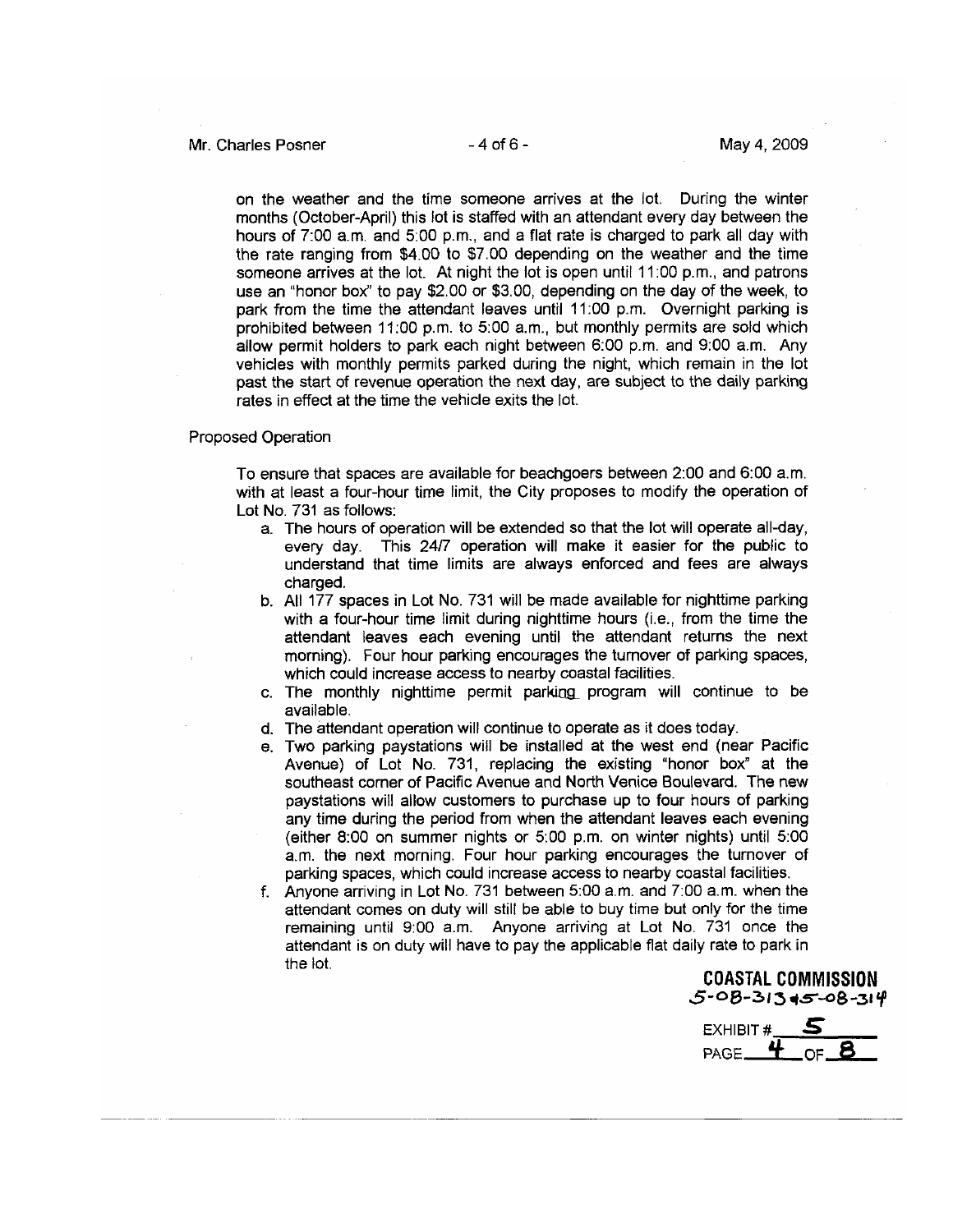#### Residents Living West of Speedway

City staff acknowledged in the March 24 meeting that it was an oversight on the part of the City to establish Speedway in Venice as the western boundary of both OPD Nos. 522 and 523, because it excluded residents who live along Ocean Front Walk as well as those who live between Ocean Front Walk and Speedway from being able to park their vehicles in OPD Nos. 522 and 523, as applicable. The City has determined that extending the western boundaries of both OPD Nos. 522 and 523 from Speedway to Ocean Front Walk would solve this problem. Then Venice residents who live west of Speedway would be able to buy permits that would exempt them from any OPD parking restrictions posted anywhere within the OPD in which they reside, and OPD parking restrictions could also be posted for on-street parking spaces located near their residences along east-west streets between Speedway and Ocean Front Walk.

#### Requested Addendum to the City's CDP Applications

The City is requesting the following amendments (as shown on Attachment C):

- 1. The City hereby requests that its CDP application for OPD No. 522 (West Venice) and OPD No. 523 (East Venice) be amended as follows to add DOT Lot No. 731 as an additional off-street parking lot available to beachgoers between 2:00 and 6:00 a.m. The City will modify the operation of DOT Lot No. 731 as described above to make its 177 spaces available to members of the public wishing to access the beach between 2:00 and 6:00 a.m.
- 2. The City hereby requests that the PROJECT LOCATION description in its CDP application for OPD No. 522 (West Venice) be amended to read as follows to make the centerline of Ocean Front Walk the western boundary of the OPD:

PROJECT LOCATION: The project is located within the West Venice area of Venice. The Overnight Parking District (OPD) 522 consists of both sides of all street segments within the area bounded on the east by Abbot Kinney Boulevard, on the south by Washington Boulevard, on the west by Ocean Front Walk, and on the north by Brooks Avenue and including the properties on the west side of Abbot Kinney Boulevard between Main Street and Washington Boulevard, the north side of Washington Boulevard between Oxford Avenue and Ocean Front Walk, the east side of Ocean Front Walk between Washington Boulevard and Brooks Avenue, and the south side of Brooks Avenue between Ocean Front Walk and Main Street.

3. The City hereby requests that the PROJECT LOCATION description in its CDP application for OPD No. 523 (East Venice) be amended to read as follows to make the centerline of Ocean Front Walk the western boundary of the OPD:

**COASTAL COMMISSION**  $5 - 08 - 3/3$   $45 - 08 - 3/4$ 

EXHIBIT  $#$  5  $PAGE =$ OF  $-$ **8**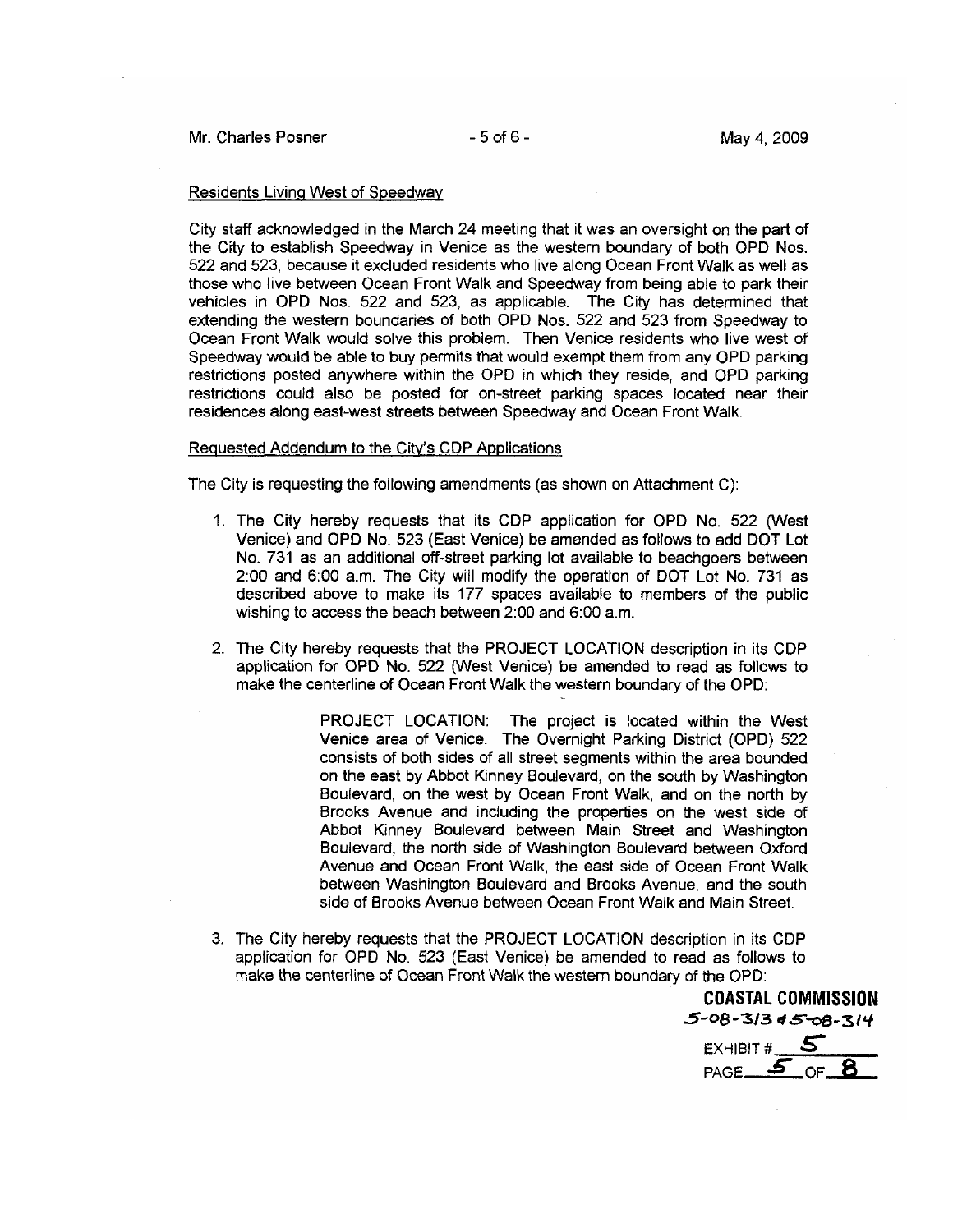PROJECT LOCATION: The project is located within the East Venice area of Venice. The Overnight Parking District (OPD) 523 consists of both sides all street segments within the area bounded on the west by Abbot Kinney Boulevard, Brooks Avenue and Ocean Front Walk, on the north by the City Limit with the City of Santa Monica, on the east by Lincoln Boulevard, on the south by North Venice Boulevard and including the properties on the east side of Abbot Kinney Boulevard between North Venice Boulevard and Main Street, the north side of Brooks Avenue between Main Street and Ocean Front Walk, the east side of Ocean Front Walk between Brooks Avenue and the City Limit with the City of Santa Monica, the west side of Lincoln Boulevard between the City Limit with the City of Santa Monica and North Venice Boulevard, and the north side of North Venice Boulevard between Lincoln Boulevard and Abbot Kinney Boulevard.

We appreciate the opportunity to clarify how DOT proposes to modify the operation of DOT Lot Nos. 740 and 761, which are the existing conditions associated with OPD Nos. 523 and 522, respectively. Additionally, DOT is requesting an addendum to the Dual Permit Application Nos. 5-08-313 and 5-08-314 for OPD Nos. 522 and 523 to modify the operation of Lot No. 731. With the addition of Lot No. 731, a total of 230 off-street parking spaces would be made available as part of the operation of OPD Nos. 522 and 523 for early morning beachgoers in the Venice area. Additionally, the DOT addendum is requesting that the boundary of OPD Nos. 522 and 523 be amended to include residents living west of Speedway.

Thank you for your assistance and consideration regarding these matters. If you have any questions, please either e-mail me at Alan. Willis@lacity.org or call me at 213-972-8430.

Sincerely hiller

Alan E. Willis, P.E. **Principal Transportation Engineer** 

AEW:

H:\Overnight parking\Venice OPDs\CCC Addendum Letter 050409.doc

Julie Van Wagner, Bureau of Engineering CC. Laura McLennan, CD 11

Attachments:

Attachment A - Overnight Parking District Signs & Permits Attachment B - Parking Inventory Maps - Not attached Attachment C - Addendum to CDP Applications for Venice OPDs See Exhibit#4

**COASTAL COMMISSION**  $5 - 08 - 3/3 + 5 - 08 - 314$ EXHIBIT# PAGE\_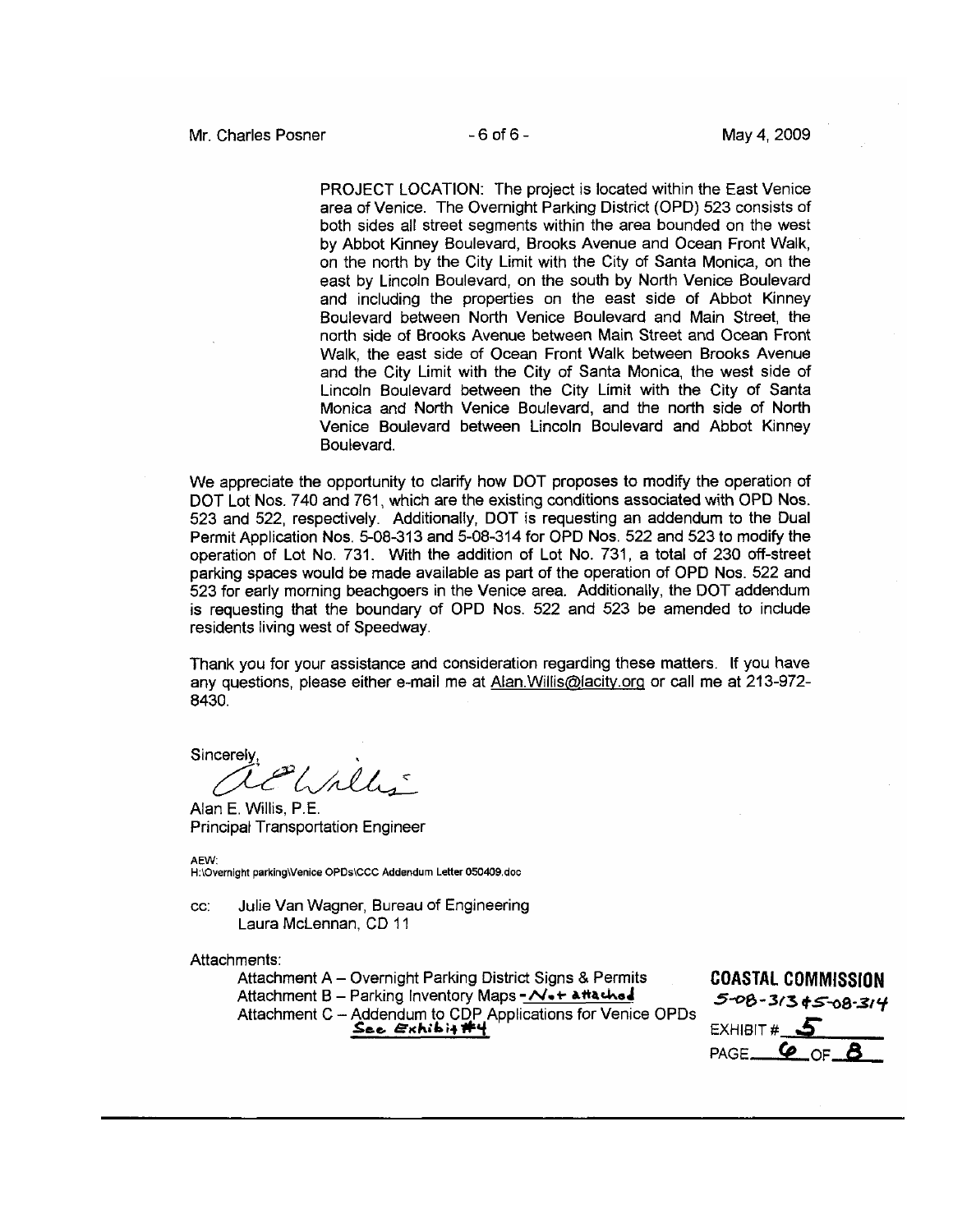## **OVERNIGHT PARKING DISTRICT SIGNS & PERMITS**

(Revised May 4, 2009)

#### **Overnight Parking District Signs:**

The "No Parking 2 AM to 6 AM; Vehicles with District No. 52# Permits Exempted" Overnight District parking restriction will not automatically be installed on any of the street segments in Overnight Parking Districts, 520, 521, 522, 523, or 526. These signs will only be installed, on a block by block basis, by the Department of Transportation (DOT) upon written request from the 11<sup>th</sup> District Council Office.

Anyone who lives on any of the blocks within an Overnight Parking District can purchase permits for their vehicles or for their visitors to be exempt from the overnight parking restrictions for that same district, regardless if there are Overnight Parking District signs posted on the block where they live. If there are not any overnight parking restrictions posted where you usually park, then you probably don't need to buy a permit at this time. When Overnight Parking District signs have been approved for posting on other blocks within a district, DOT will send the residents of the approved blocks a notice advising them that the signs will be going up in about 2-3 weeks.

Vehicles displaying valid permits for the Overnight Parking District where they are parked will be exempt from the "No Parking 2 AM to 6 AM; Vehicles with District No. 52# Permits Exempted" restrictions and can park on any of those street segments overnight where those signs are posted. Vehicles without permits will get tickets if they are parked on blocks where those signs are posted. Vehicles with disabled persons placards/license plates or commercial license plates are not exempted.

#### **Parking Permit Sales Information:**

Overnight Parking permits may be purchased weekdays (except holidays) from 9:00 a.m. to 5:00 p.m. at the following sales locations:

West Los Angeles Service Center 9911 West Pico Blvd., Suite B-201 Los Angeles, CA 90035

Van Nuys Service Center 6309 Van Nuvs Blvd, #103 Van Nuys, CA 91401

Mid-Wilshire Service Center 3333 Wilshire Blvd., Suite 3337 Los Angeles, CA 90010

Downtown Service Center 312 W. 2<sup>nd</sup> Street Los Angeles, CA 90012

#### **Customer Service:** (310) 843-5936

When purchasing permits for the first time, you will be required to provide two proofs of residency (such as your driver's license, a current utility bill, a rent/lease agreement, etc.). If you are not sure what other types of proofs of residency are acceptable, call the Customer Service number in advance. Only cash, check or money order will be accepted for payment. Once accounts are established, permit renewals can be done through the mail, and only check or money order are accepted as payment.

**COASTAL COMMISSION**  $5 - 08 - 313 + 5 - 08 - 314$ 

EXHIBIT # PAGE.